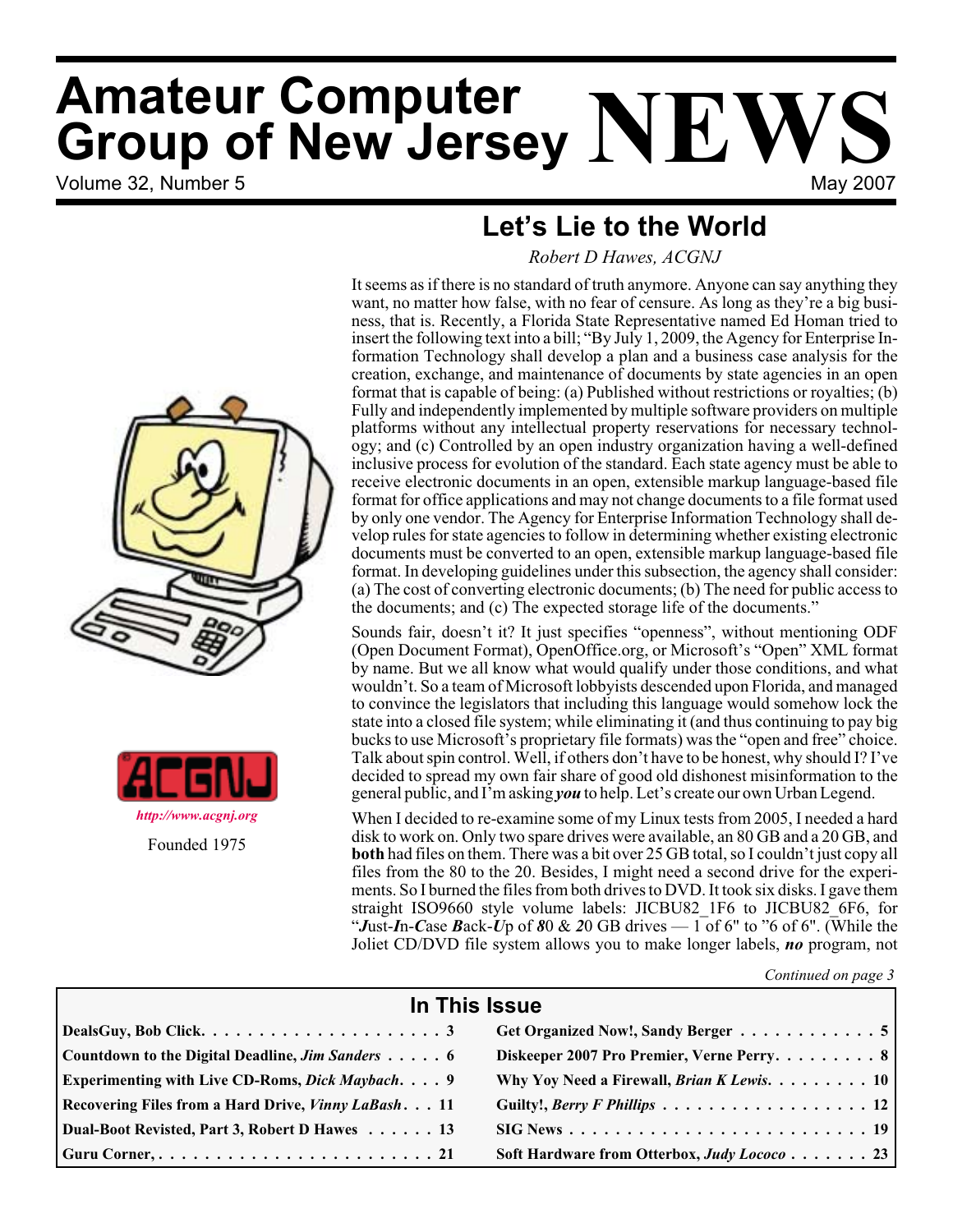#### **Officers, Directors and Leaders Officers Board of Directors**<br> **President Director Mike Redlich** (908) 246-0410 Director Emeritus (908) 246-0410 Director Emeritus Sol Libes (609) 520-9024 Vice President Mark Douches (908) 889-2366 Through 2008 Bill Farrell (732) 572-3481 Treasurer 1988 Lela Rames 1988 Contract and the David McRichie Secretary Evan Williams (908) 359-8070 Lenny Thomas Past President Frank Warren (908) 756-7898 Malthi Masurekar (732) 560-1534 **Special Interest Groups** Through 2007 Gregg McCarthy Net Jim Wong 31 Jim Wong 2008) 353-8036 Best Choice Investment Norm Wiss<br>
C Languages Bruce Arnold (908) 735-7898 (908) 700 Morm Wiss (973) 560-9070 C Languages Bruce Arnold (908) 735-7898<br>Firefox Activity David McRitchie Firefox Activity David McRitchie **Standing Committees** Genealogy Frank Warren (908) 756-1681 APCUG Rep. Frank Warren (908) 756-1681 Investing Jim Cooper Facilities Facilities John Raff (973) 992-9002<br>Java Michael Redlich (908) 537-4915 Financial Mark Douches (908) 889-2366 Java Michael Redlich (908) 537-4915 Financial Mark Douches (908) 889-2366 Layman's Forum Matthew Skoda (908) 359-8842 Historian Lenny Thomas LUNICS Andreas Meyer Membership Mark Douches (908) 889-2366 NJ Gamers Gregg McCarthy Newsletter — open — open — Online Auction Bill Brown Trenton ComputerFest Mike Redlich (908) 246-0410 VBA & Excel James Ditaranto (201) 986-1104 John Raff (973) 992-9002 Web Dev Evan Williams (908) 359-8070 Vendor Liaison Bill Farrell (732) 572-3481 Window Pains John Raff (973) 560-9070 Webmaster John Raff (973) 992-9002

### **ACGNJ News**

**Editor**

Barbara DeGroot 145 Gun Club Road Palmerton PA 18071 Tel: (570) 606-3596 bdegroot@ptd.net

**Publisher**

#### **Associate Editor** Bill Farrell (732) 572-3481 *wfarr18124@aol.com*

**ACGNJ News** is published by the Ama- teur Computer Group of New Jersey, In- corporated (ACGNJ), PO Box 135, Scotch Plains NJ 07076. ACGNJ, a non-profit ed-<br>ucational corporation, is an independent computer user group. Opinions expressed<br>herein are solely those of the individual author or editor. This publication is **Copy-**<br>right © 2007 by the Amateur Computer<br>Group of New Jersey, Inc., all rights re-**Group of New Jersey, Inc., all rights re- served. Permission to reprint with ap- propriate credit is hereby given to non-profit organizations.**

**Submissions:** Articles, reviews, cartoons, illustrations. Most common formats are acceptable. Graphics embedded in the docu-<br>ment must also be included as separate files. Fax or mail hard copy and/or disk to editor: OR e-mail to Editor. **Always con**firm. Date review and include name of word processor used, your name, address and phone *and* name, address and phone of manufacturer, if available.

**Tips for reviewers:** Why does anyone need it? Why did you like it or hate it? Ease (or difficulty) of installation, learning and use. Would you pay for it?

**Advertising:** Non-commercial announce- ments from members are free. Commercial ads 15 cents per word, \$5 minimum. Camera ready display ads: Full page (7 x 10 inches) \$150, two-thirds page (4½ x 10) \$115, half-page \$85, one-third \$57, quarter \$50, eighth \$30. Discount 10% on 3 or more con- secutive insertions. Enclose payment.

**Publication Exchange:** Other computer user groups are invited to send a subscription to ACGNJ at the address below. We will re- spond in kind.

**Address Changes** should be directed to Martin Rosenblum (*m.rosenblum@ieee.org*) and/or to his attention at ACGNJ at the ad- dress below.

**Membership**, including subscription: 1 year \$25, 2 years \$40, 3 years \$55. Student or Senior Citizen (over 65): 1 year \$20, 3 years \$45. Family of member, without subscription, \$10 per year. Send name, address and payment to ACGNJ, PO Box 135, Scotch Plains NJ 07076.

**Typographic Note**: The ACGNJ News is produced using Corel Ventura 5. Font fami- lies used are Times New Roman (TT) for body text, Arial (TT) for headlines.

#### **E-Mail Addresses**

Here are the e-mail addresses of ACGNJ Officers, Directors and SIG Leaders (and the Newsletter Editor). This list is also at (*<http://www.acgnj.org/officers.html>*).

| <b>Bruce Arnold</b>  | barnold@blast.net            |
|----------------------|------------------------------|
| <b>Bill Brown</b>    | onlineauction@acgnj.org      |
| Jim Cooper           | jim@thecoopers.org           |
| Barbara DeGroot      | bdegroot@ptd.net             |
| <b>Mark Douches</b>  | pcproblems@pobox.com         |
| <b>Bill Farrell</b>  | wfarr18124@aol.com           |
| Sol Libes            | sol@libes.com                |
| Malthi Masurekar     | masureka@umdnj.edu           |
| Gregg McCarthy       | greggmc@optonline.net        |
| David McRichie       | dmcritchie@hotmail.com       |
| Andreas Meyer        | lunics@acgnj.org             |
| Arnold Milstein      | mrflark@yahoo.com            |
| John Raff            | john@jraff.com               |
| Lela Rames           | lrames@att.net               |
| Mike Redlich         | mike@redlich.net             |
| Matt Skoda           | som359@aol.com               |
| Keith Sproul         | ksproul@noc.rutgers.edu      |
| Lenny Thomas         | lennythomas@technologist.com |
| <b>Scott Vincent</b> | scottvin@optonline.net       |
| Frank Warren         | kb4cyc@webwarren.com         |
| Evan Williams        | nhpressgo@blast.net          |
| Norm Wiss            | cut.up@verizon.net           |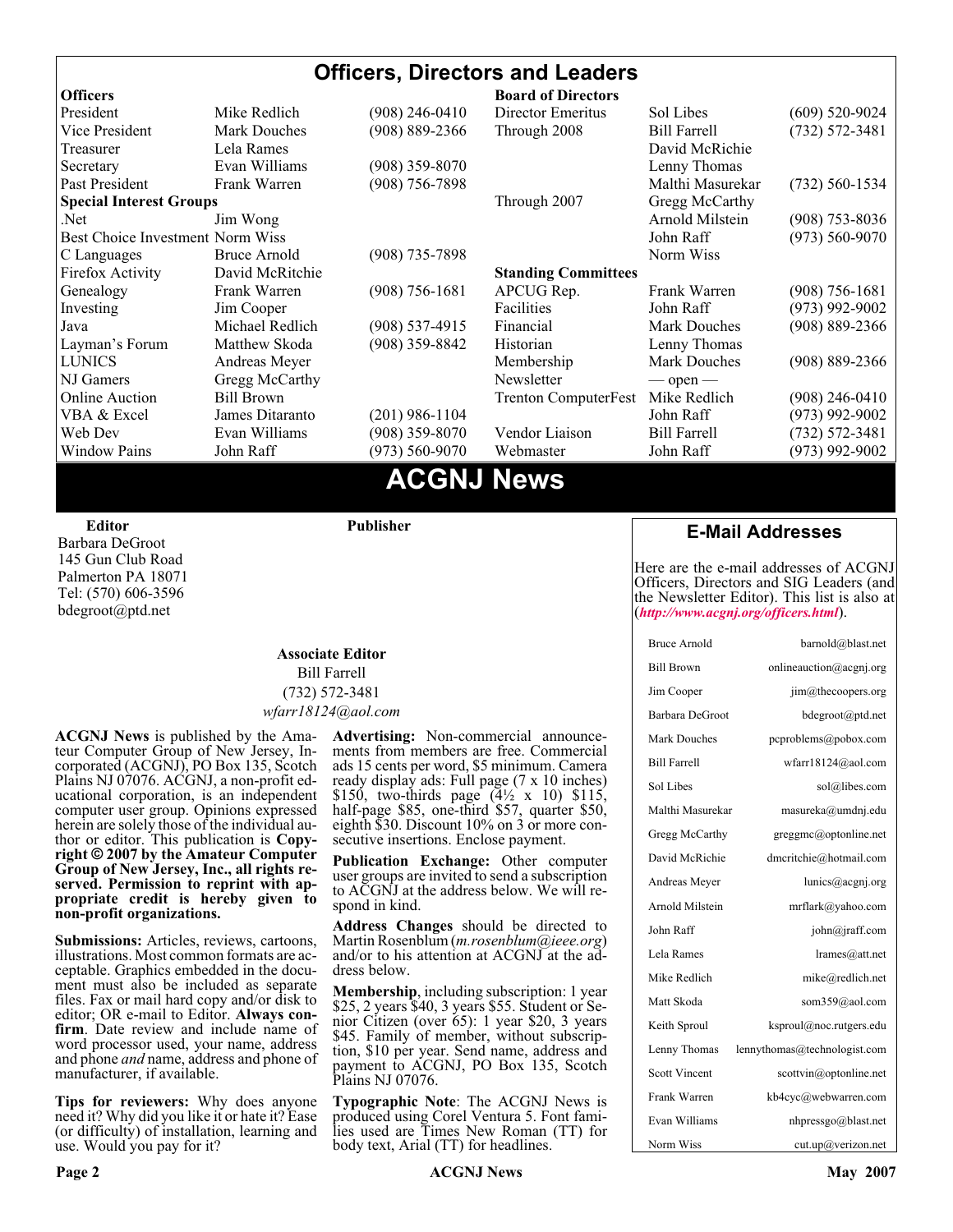# **From The DealsGuy**

*Bob (The Cheapskate) Click (mindspring.com), Greater Orlando Computer Users Group*

#### **\*A Great Trade Show**

We recently worked the National Association of Builders show and it was very large with over four million pounds of freight just to build the booths, and 105,000 attendees. Six large two-story modular homes were assembled in the parking lot for display, one worth over a million dollars, and many booths in the exhibit hall had a second floor. However, something very impressive to me was the Kohler booth. There was a stage for their selling activities and the background for it was a waterfall about 20 feet high and the same wide, but like no other waterfall you have ever seen. Yes, the water was tumbling down in variations, but it did other things. All of a sudden the water would stop its normal waterfall display, and the individual letters for KOHLER would drop formed with water, one at a time, then the entire name would fall, followed by other messages, all spelled out with well formed letters made with falling water. Many other patterns were also formed by the falling water. I watched it for about ten minutes and it never repeated the entire same pattern of messages during that time. It was a highlight of the show and I'm sure that display cost Kohler many bucks. I wish I had asked to see the control room.

#### **\*Feedback!**

Thanks for the comments that I received on the side effects of medication. Not many responded, but the comments were interesting and so far, the respondents agreed with me, but I would also be interested in other opinions. Perhaps I should start a blog about all this.

#### **Let's Lie,** *continued from page 1*

even XP SP2, displays more than the first eleven characters. So why bother?) Burning DVDs is boring. Even with today's fast drives, it still takes significant time. Having nothing better to do while the DVD writer chugged along, I found myself becoming intrigued with the sound of JICBU82. JICBU '82? Could it have been a festival of some kind? What foul deeds and/or dastardly goings-on might have happened there? Eventually, I came up with the following imaginary quote:

"If all of the people who **say** that they were at JICBU '82 had actually been there, there wouldn't have been any room for the performers. Before the unfortunate "incident", participants who had also attended Woodstock said that it put Woodstock to shame. Afterwards, it was universally agreed that it made Altamont look like a picnic. The "I survived JICBU 82" tee-shirts that were hurriedly produced for sale as it ended became instant collectors' items. (The missing apostrophe was somehow overlooked in the rush). They rarely come up for auction, but when they do, they go for fantastic prices. That usually only happens when somebody dies. As long as they're still breathing, none of the lucky few owners will ever part with them willingly".

Having written that paragraph (even if only as a silly way to pass some otherwise wasted time), I naturally wanted to show it off. Since ACGNJ NEWS is the only publication I currently contribute to, I had to find some way to make it fit here. I the author.  $\square$ 

#### **\*A Little Fun In The Sun**

My wife and I decided to introduce our son and his wife to cruising during their stay at our beach condo, and while we did not want to take another Carnival cruise after our last experience, the spring break season gave no opportunity for deals. We finally settled on a Carnival 4 night cruise to Cozumel only because Carnival offered us the best price. We felt that since our son and his wife have never cruised they wouldn't know a good one from a bad one, but we ended up being pleasantly surprised at how good the Inspiration (Carnival's ship) turned out to be. The food was excellent, the shows were fantastic, and all in all, it was a great trip. As expected, it was a much younger crowd, including a lot of spring breakers, but we tried to stay clear of them the best we could, and had a good time. Shopping was fun in Cozumel. That ship did things much better than the Carnival Miracle we previously cruised on. Since the Inspiration was an older ship, there were a few things that needed improvement, but it will be going into dry-dock in September for some refurbishing and hopefully they will improve some of them. However, the shortcomings were nothing serious.

\*Here is an announcement, but remember I have not tried this or any of the others, and since I have edited to shorten them, be sure to check it out thoroughly on their Web site.

#### **\*Remote Desktop Monitoring is Here**

But Think of it as a Spy!

thought about the recent antics of Microsoft, and other historic "big lies", and came up with this idea. I can get in a few digs at Bill, maybe give somebody a few laughs, and maybe, just maybe, make phony history.

So that's my contribution to the story. Now all of you make up something absurd to add to it, then pass it on. You want a computer connection? Perhaps Gates was there. Could the "incident" have been all *his* fault? Maybe our combined tall tale will take on a life of its own and become a bona fide Urban Legend.

I can hear some skeptic saying; "You've clearly stated, right here in print, that you just now made this whole thing up. Doesn't that fact somewhat destroy your notion of creating a legend"? Well, no, actually. Remember, JICBU '82 "happened" a quarter century ago. If the story takes hold, this article, published at this late date, will **not** be seen by true believers as the origin. Instead, it will be seen as just another in the long series of attempts by "the authorities" to debunk the facts and cover up the truth. That's the beauty of conspiracy theory.

Bye for now. I've got to run right out and make myself a tee-shirt. Maybe it'll be worth a fortune someday.

There is no restriction against any non-profit group using this article as long as it is kept in context with proper credit given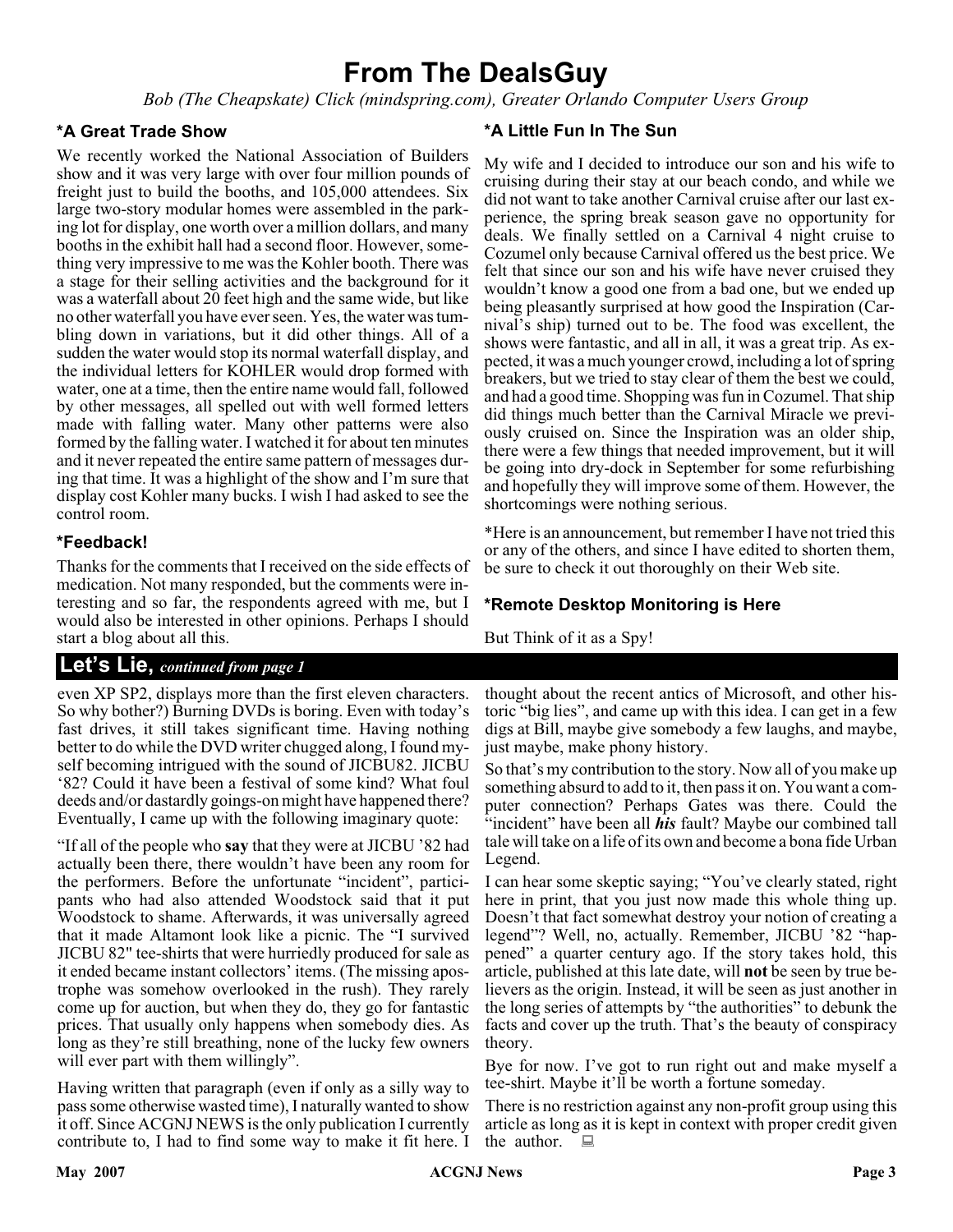#### **DealsGuy,** *continued*

You can monitor the activity of all the PCs in your classroom remotely. Plus, you can share your screen with your students' PCs, making demos and presentations much easier. Classroom Spy Professional from EduIQ.com *<http://www.EduIQ.com>* enables remote interaction between the user on the administrator's computer and users of individual computers, even over LAN, WLAN, VPN and the Internet. Once installed and configured, the program lets you see what's taking place on the screens of remote machines and, if needed, take full control over the mouse and keyboard of any machine. There is also an ability to show your own screen to remote users and execute some administrative operations. The program encrypts screen data as well as mouse and keyboard input.

Because the program can run as a service on Vista, the login page and User Account Control (UAC) prompt are accessible. There is a live picture of the remote computer screens. Due to some optimization, the live screen doesn't use a high bandwidth, but even when the lower network bandwidth is required, the refresh interval can be extended using one mouse click. The activities of any student can be recorded for further analysis and assessment. The teacher can use the existing computer infrastructure to deliver a presentation directly to the screens of remote users.

It's also possible to execute various administrative commands, for example, log off users, turn off, restart, hibernate, or suspend one or all remote computers at once with a single mouse click. There is also an ability to schedule recording of remote computers desktops, and record remote activities, even when there is nobody monitoring the administrator's computer. The capabilities of Classroom Spy Professional can effectively be used not only in a classroom but also in offices.

Classroom Spy Professional 2.4.2 runs under Windows 98, Me, NT4, 2000, XP, 2003 and Vista, and costs \$49.95 (US) for a three-computer license. User Group members are offered a 15% discount at *<http://www.ClassroomSpy.com>* using the coupon code PRUG788243. For other types of licenses, please refer to *[http://www.ClassroomSpy.com/classroomspy\\_pro.htm](http://www.ClassroomSpy.com/classroomspy_pro.htm)*. Licensed customers are entitled to free technical support by e-mail. Additional information on the product, as well as a free 30-day evaluation copy is available from the Web site.

Direct download link: *[ClassroomSpy.com/dwn/classroomspypro.exe](http://www.ClassroomSpy.com/dwn/classroomspypro.exe)* (3.6 Mb)

#### **\*A Bonanza of Goodies**

Paul Witheridge from the Sarnia Computer Users Group in Sarnia, Ontario, sent me some items that my readers might be interested in. I'll list them, but be aware that some may already be expired by the looks of the coupon codes. I'm sorry that I didn't have room last month. I'm making them short so I can fit them all in. It's always good to have a friend with a sharp eye.

**Acrobat** is an expensive product and now they have their product activation which many resent. Here is a deal on another PDF product. How about a \$20 discount on Nuance PDF Converter Professional 4! Coupon code PDF\$20OFF; *[http://www.digitalriver.com/dr/v2/ec\\_MAIN.Entry17c?CID=0&PN=5&](http://www.digitalriver.com/dr/v2/ec_MAIN.Entry17c?CID=0&PN=5&SP=10007&SID=19198&PID=855990&ClickID=dwkrzzowcsmxhoybzkkkt2wmmk0mksc2txw&CUR=840&DSP=&PGRP=0&ABCODE=&CACHE_ID=0)*

*SP=10007&SID=19198&PID=855990&ClickID=dwkrzzowcsmxhoybzk kkt2wmmk0mksc2txw&CUR=840&DSP=&PGRP=0&ABCODE=&CA CHE\_ID=0*

DealsGuy note: I read a negative review of PDF Converter in the December issue of SouthEastern Michigan Computer Organization's DATA BUS. *<http://www.semco.org>*

**10% off any purchase** at the CA store. Coupon code DecAFFOFF10;

*[http://store.digitalriver.com/servlet/ControllerServlet?Action=DisplayH](http://store.digitalriver.com/servlet/ControllerServlet?Action=DisplayHomePage&SiteID=caconsum&Locale=en_US&Env=BASE&ClickID=bdesuukdflyvqkgnueeezmdyye1yelfmzne) omePage&SiteID=caconsum&Locale=en\_US&Env=BASE&ClickID= bdesuukdflyvqkgnueeezmdyye1yelfmzne*

**\$10 discount on CA Internet Security Suite 2007**. Coupon code DecAFF10ISS; *[digitalriver.com/affiliate/areview/ca/lp/iss.html](http://www.digitalriver.com/affiliate/areview/ca/lp/iss.html)*

**\$10 discount on CA Anti-Spam 2007**. Coupon code AFFAS07; *[digitalriver.com/affiliate/areview/ca/lp/anti-spam.html](http://www.digitalriver.com/affiliate/areview/ca/lp/anti-spam.html)*

**\$20 discount on CA PC MacLAN**. Coupon code AFFML07; *<http://go.lockergnome.com/649>*.

*[http://shop.ca.com/file\\_sharing/pc\\_mac\\_network.aspx](http://shop.ca.com/file_sharing/pc_mac_network.aspx)*

**\$10 discount on CA Personal Firewall 2007**. Coupon code AFFFW2007; *[digitalriver.com/affiliate/areview/ca/lp/firewall.html](http://www.digitalriver.com/affiliate/areview/ca/lp/firewall.html)*

**\$10 discount on Allume Anonymous Surfing Platinum**. Coupon code 285678;

*[http://www.digitalriver.com/dr/v2/ec\\_MAIN.Entry17c?CID=280604&P](http://www.digitalriver.com/dr/v2/ec_MAIN.Entry17c?CID=280604&PN=5&SP=10007&SID=1839&PID=873873&ClickID=cqai77lqpxskzlne7aaa4vqssawsaxpv4ei&CUR=840&DSP=&PGRP=0&ABCODE=&CACHE_ID=280604) N=5&SP=10007&SID=1839&PID=873873&ClickID=cqai77lqpxskzln e7aaa4vqssawsaxpv4ei&CUR=840&DSP=&PGRP=0&ABCODE=&C ACHE\_ID=280604*

**\$5 discount on Allume Bass Screen Saver**. Coupon code 266358;

*[http://www.digitalriver.com/dr/v2/ec\\_MAIN.Entry17c?CID=0&PN=5&](http://www.digitalriver.com/dr/v2/ec_MAIN.Entry17c?CID=0&PN=5&SP=10007&SID=1839&PID=840116&ClickID=cqai77lqpxskzlne7aaa4vqssawsaxpv4ei&CUR=840&DSP=&PGRP=0&ABCODE=&CACHE_ID=280604) SP=10007&SID=1839&PID=840116&ClickID=cqai77lqpxskzlne7aaa4 vqssawsaxpv4ei&CUR=840&DSP=&PGRP=0&ABCODE=&CACHE\_ ID=280604*

**\$10 discount on Allume Morpheus Photo Animation Suite**;

*[http://www.digitalriver.com/dr/v2/ec\\_Main.Entry17c?SID=1839&SP=1](http://www.digitalriver.com/dr/v2/ec_Main.Entry17c?SID=1839&SP=10023&CID=279570&PID=863664&PN=1&V1=863664&CUR=840&DSP=&PGRP=0&ABCODE=&CACHE_ID=2795700000280604) 0023&CID=279570&PID=863664&PN=1&V1=863664&CUR=840&D SP=&PGRP=0&ABCODE=&CACHE\_ID=2795700000280604*

**20% off Laughingbird Web Graphics Creator**. Coupon code Holiday20%off; *<http://www.webgraphicscreator.com/>*

**20% off Laughingbird Logo Creator**. Coupon code Holiday20%off; *[thelogocreator.com/Corporate\\_logos.htm](http://www.thelogocreator.com/Corporate_logos.htm)*

**10% off Roxio Easy Media Creator 9 Suite**. Coupon code SAVE10C9; *[roxio.com/enu/products/creator/suite/overview.html](http://www.roxio.com/enu/products/creator/suite/overview.html)*

**\$10 discount Roxio Popcorn 2** (DVD copier). Coupon code P2SAVE10; *<http://go.lockergnome.com/657>*.

*<http://www.roxio.com/enu/products/popcorn/standard/overview.html>*

**20% off ACDsee 9**. Coupon code AFFACD9; *<http://www.acdsee.com/products/acdsee/index>*

20% off ACDsee Photo Editor. Coupon code AFFPHOTO; *<http://www.acdsee.com/products/photoeditor/index>*

**25% off ACDSee Pro Photo Manager**. Coupon code AFFPRO25; *<http://www.acdoffers.com/en/na/acdseepro/index.htm>*

**\$400 discount TurboCAD Deluxe v12.2 Upgrade**; *<http://www.turbocad.com/prodinfo.asp?t=1&mcid=382>* (DealsGuy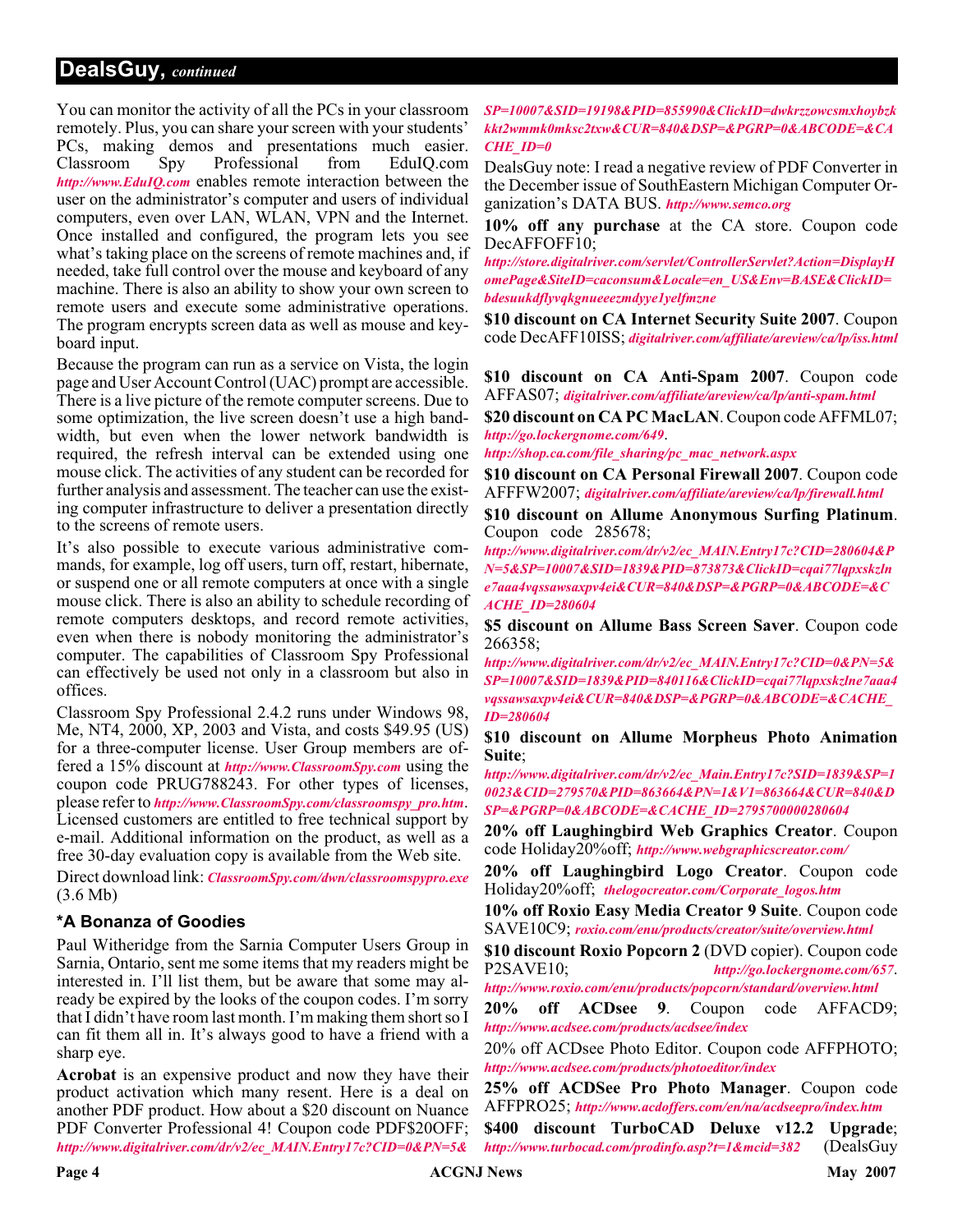# **Get Organized Now!!**

*Sandy Berger (sandy@compukiss.com), CompuKISS ([www.compukiss.com](http://www.compukiss.com))*

With today's complex world and multi-tasking, it is not surprising that we all seem to have too much to remember. The time-honored "to-do list" is still a suitable way to keep all of your tasks remembered and organized. Now the to-do list has gone high tech with Gubb an online list-maker.

Gubb is simple, effective, and free. Just surf over to *[www.gubb.net](http://www.gubb.net)* and click on the large Start Here button. Enter your email address and the username and password that you want to use. Gubb will present you with preformatted lists or you can create your own from scratch. Each list can have a different background color or you can make them all the same.

Gubb made PC Magazine's list of the 10 worst application names, but don't let the name throw you. Gubb is a winner despite its name. Gubb's clean and simple interface makes it easy to create lists and to add, edit, or delete items. Important items can have one, two, or three stars. You can sort items by priority, date due, completed items, or alphabetically. Especially useful is the ability to rearrange items in a list by dragging and dropping them. You can also drag and drop the lists themselves to position them on your screen. If your lists get too long, you can collapse them so you see only the title, opening them to full length as you need them.

If crossing items off your list as you complete them gives you a sense of satisfaction, Gubb will let you perform that task quite easily. Just click in the check box next to each item and Gubb puts a line through the item and marks it as completed. Gubb can also move the item to a completed list automatically or you can set it up so that you can archive your completed items at the end of the day, or any time of your choosing. If at anytime you need to see if, or when, you completed a task, you simply click on the name of the list to look at all the completed items and the time and date that you marked them complete.

These features alone make this Web service worthwhile, but there is more. You can share your lists with others. You can email or text message items right into your lists. You can have

any of your lists emailed to yourself or to others. If you have an Internet-connected cell phone, lists can also be sent to your phone. So if you were in a grocery store and needed your shopping list, with the right equipment, you could access it from Gubb on your cell phone. All this may sound a bit complicated, but Gubb has done an exemplary job of keeping all these tasks easy to do.

My husband and I have each created multiple lists. We also have several lists that we share. Since we work together, this has really helped keep us organized both at home and at work. He can add items to my office or home lists and I can add anything I like to his office or home "honey-do" list. Gubb is helping us keep synchronized as well as organized.

Gubb is not perfect, but it is close. My complaints are pretty minor. I would love the ability to create several categories within each list. I would also like to be able to easily see if my husband added something to my list or vise versa. The program offers 3 shades of each of the following colors: blue, red, yellow, green, orange, pink, and gray. That's 21 colors to choose from so I am really being picky when I say I would like to be able to use purple, turquoise blue, and lime green for my lists. Okay, I know I am being hard to please, but maybe the Gubb creators will accommodate my wishes.

A recent survey showed that 25% of New Year resolutions are completely forgotten, but now you can use Gubb to resurrect your "I am going to be more organized." resolution. Sometimes getting organized means buying shelves, bins, baskets, and folders, but if you have an Internet-connected computer, Gubb will help you get organized without expense. Go ahead. Do it. It will feel great to get all those scraps of paper and to-do notes off your desk and to get all those to do items off your mind. I know, because Gubb has helped me do just that!

This article has been provided to APCUG by the author solely for publication by APCUG member groups. All other uses require the permission of the author (see e-mail address above).  $\Box$ 

#### **DealsGuy,** *continued*

note: There is a problem with the stated discount, which doesn't make sense, so you should check on where the mistake is.)

**20% off Net Nanny products**. Coupon code 270355; *<http://www.netnanny.com/>*

**\$5 savings on Big Hammer Patio Designer**; *<http://www.bighammersoftware.com/affiliates/patio.aspx>*

**\$5 savings on Big Hammer Deck Designer**; *<http://www.bighammersoftware.com/affiliates/deck.aspx>*

**\$10 savings on Big Hammer Garage and Shed Designer bundle**; *[bighammersoftware.com/affiliates/garage\\_shed\\_bundle.aspx](http://www.bighammersoftware.com/affiliates/garage_shed_bundle.aspx)*

**10% off on Rising Antivirus**. Coupon code ONDISCOUNT10; *<http://go.lockergnome.com/666>*.

*[rising-global.com/CategoryDetail.aspx?MenuId=1&CategoryId=3](http://www.rising-global.com/CategoryDetail.aspx?MenuId=1&CategoryId=3)*

**10% off on Markzware** (Tools for Printing). Coupon code PILOT10; *[http://www.markzware.com/store\\_usa/](http://www.markzware.com/store_usa/)*

**20% off RadarSync System Checkup**. Coupon code RadarSync2in1-11; *<http://go.lockergnome.com/668>*. *<http://www.radarsync.com/>*

That's it for this month. I'll soon have some new product announcements on my Web site. Meet me here again next month if your editor permits. This column is written to make user group members aware of special offers or freebies I have found or arranged, and my comments should not be interpreted to encourage, or discourage, the purchase of any products, no matter how enthused I might sound. Visit my Web site at *<http://www.dealsguy.com>*.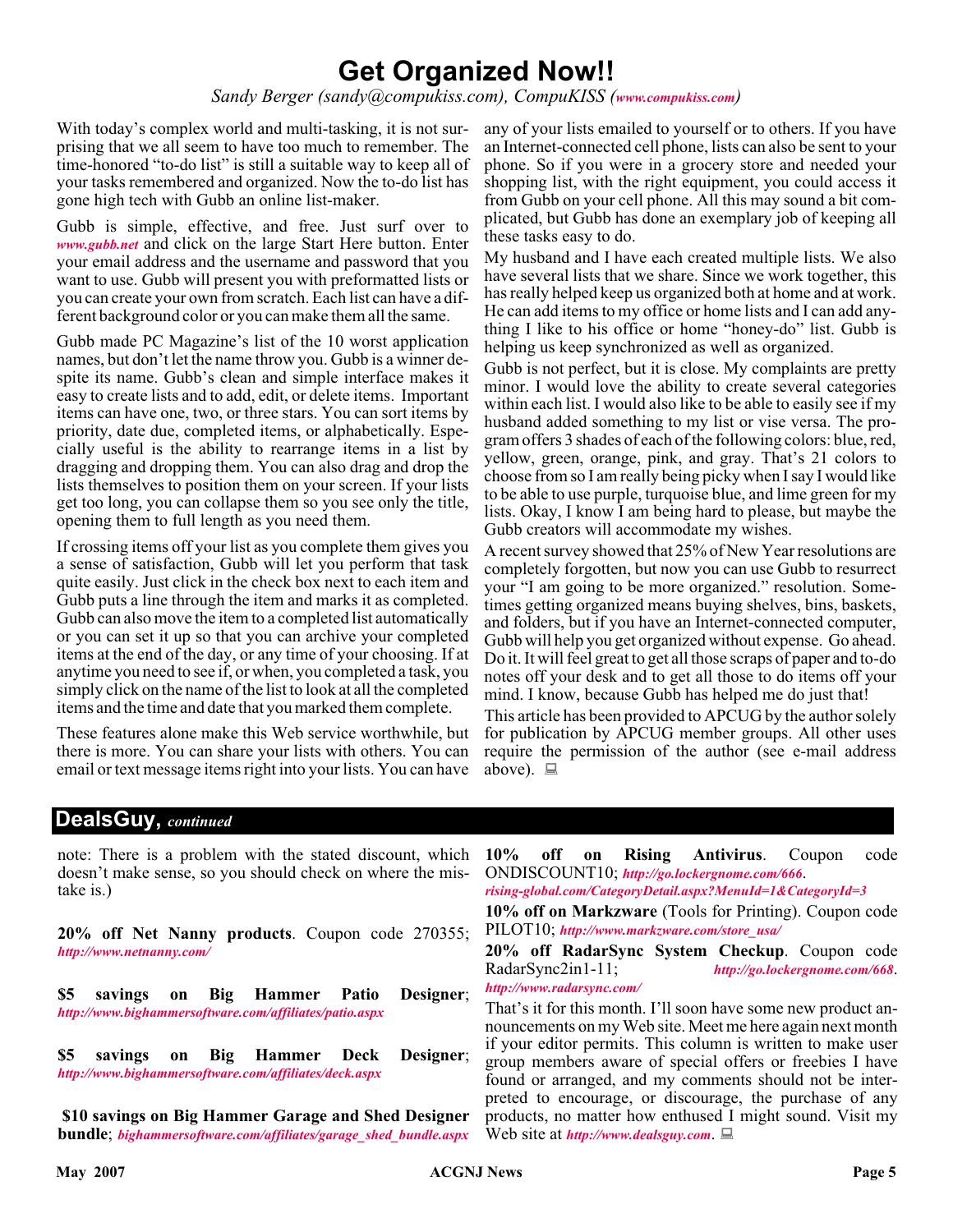# **Countdown to the Digital Deadline**

*Jim Sanders (editor@noccc.org), North Orange County Computer Club CA (www.noccc.org)*

Television, as most of us know it, has barely two years of life left in it. Congress has set a deadline of February 17, 2009 for analog broadcasts to end. That means that the faithful television that you have had, for I don't know how many years, will cease functioning on that date. Well, cease functioning may be too strong of a description, but there will no longer be an over the air broadcast of the analog type of signal that it knows how to interpret.

Starting on that date, all of the over the air television broadcasting stations have been mandated to transmit the digital television format signal only. Old faithful, or maybe not so old, can still be used as long as there is some device that can feed it the analog signal that it knows how to deal with. This could be your VCR or DVD player for instance. Or, it could be one of the set top boxes that millions of people are going to have to purchase if they wish to continue using their analog television to receive over the air television broadcasts. The purpose of the set top box is to tune in the digital television frequency and convert it to the NTSB analog signal that your television knows how to deal with.

The set top boxes contain an ATSC tuner. This stands for Advanced Television Systems Committee. They are an international organization setting the standards for digital television. In time, they will replace the NTSC, which is an American organization overseeing analog TV transmissions. There is considerable talk about Congress passing legislation to subsidize, or provide free of charge, set top boxes to low income families. At this time there is no requirement that the recipients be United States citizens.

When you purchase a digital television, ATSC is a term that will be listed on the specifications showing that the television has a built-in digital tuner. There are eighteen formats in the DTV spectrum, 12 SDTV formats and 6 HDTV formats.

The Federal Communications Commission (FCC) is the regulating organization in the United States that controls conversion from analog to digital. The Federal Communications Commission has set deadlines that mandate all manufacturers include digital tuners in their televisions. These are the dates that have been mandated:

- July 1, 2005: all TVs with screen sizes over 36 in. must include built-in ATSC tuner.
- July 1, 2006: 100% of 25 to 35in. TVs must include ATSC DTV tuner.
- July 1, 2007: 100% of 13 to 24in. TVs must include ATSC DTV tuner.
- July 1, 2007 100% of all interface device's must have ATSC DTV tuner. That includes equipment such as VHS VCRs, DVD player/recorders, and DVRs.

These deadlines only apply to new televisions and do not include the huge inventory of existing units. That is why you may see a number of television's larger than 36in. still being sold without built-in digital tuners.

Definition of television; a television is a viewing device that includes a tuner. A device without a tuner is called a monitor.

There is a loophole in the FCC regulations that allows manufacturers to build TVs without any tuner which would technically make it a monitor.

Most cable subscribers and all satellite subscribers use their service provider's set top box to receive and decode the digital signals instead of using the television's built-in ATSC tuner. One exception to that rule is a small credit card type of chip that takes the place of the set top box and is called a CableCARD.

Most cable and satellite providers charge in the neighborhood of \$9.95 a month to receive HD channels. Over the air High Definition channels are "free" in the same sense that current analog channels are free, that is you pay the price of watching the commercials but don't actually have to shell out money. So if you spend the extra bucks up front to buy an HD television that includes the ATSC tuner, you are not forced to pay that additional monthly charge. By purchasing an antenna from an electronics store for in the neighborhood of \$25 to \$100, a person that owns a set with a built-in ATSC tuner can enjoy the over the air broadcasts for free.

When analog signals are turned off and digital becomes the standard, cable and satellite providers will probably provide the local networks for free if they don't do so already. But you will still have to buy or lease the cable box which right now costs in the neighborhood of \$199. In addition to that, you'll still have to purchase the programming from the provider.

So if you are a person that currently relies on getting all of your television through a rooftop antenna, in less than two years you will be faced with the choice of spending money for some new equipment or no longer being able to watch television.

One method of dealing with the problem would be to purchase one of the new DVD VCR combos that include the ATSC tuner. A number of VCR manufacturers, including Panasonic, have announced that when the new regulations go into effect, they will simply stop manufacturing that class of equipment. JVC has announced a new DVD/VCR/ATSC tuner model that will be available in May, the DRMV99 at \$329.95. If you already own a good VCR and a good DVD player, it might make more sense to go ahead and purchase just the ATSC set top tuner.

In addition to dealing with all of the high definition signal acquisition problems, a whole lot of people are already trying to deal with the somewhat confusing array of HDTV offerings. The terminology which is frequently observed in the papers can be very confusing. The phrase "HD ready" is usually an indicator that the unit is a monitor that does not include a tuner. A lot of advertisements conveniently do not include what version of high definition a particular offering is. It is simply referred to as HD without saying whether it is 720i, 720p, 1080i or 1080p. The actual pixel resolution is often omitted as well. The 720i or p sets need to have a resolution of 1280 pixels by 720 pixels. The real 1080i or p sets need to have a resolution of 1920 pixels by 1080 pixels. Just like the older VGA computer monitors the 720i refers to an interlaced

*Continued*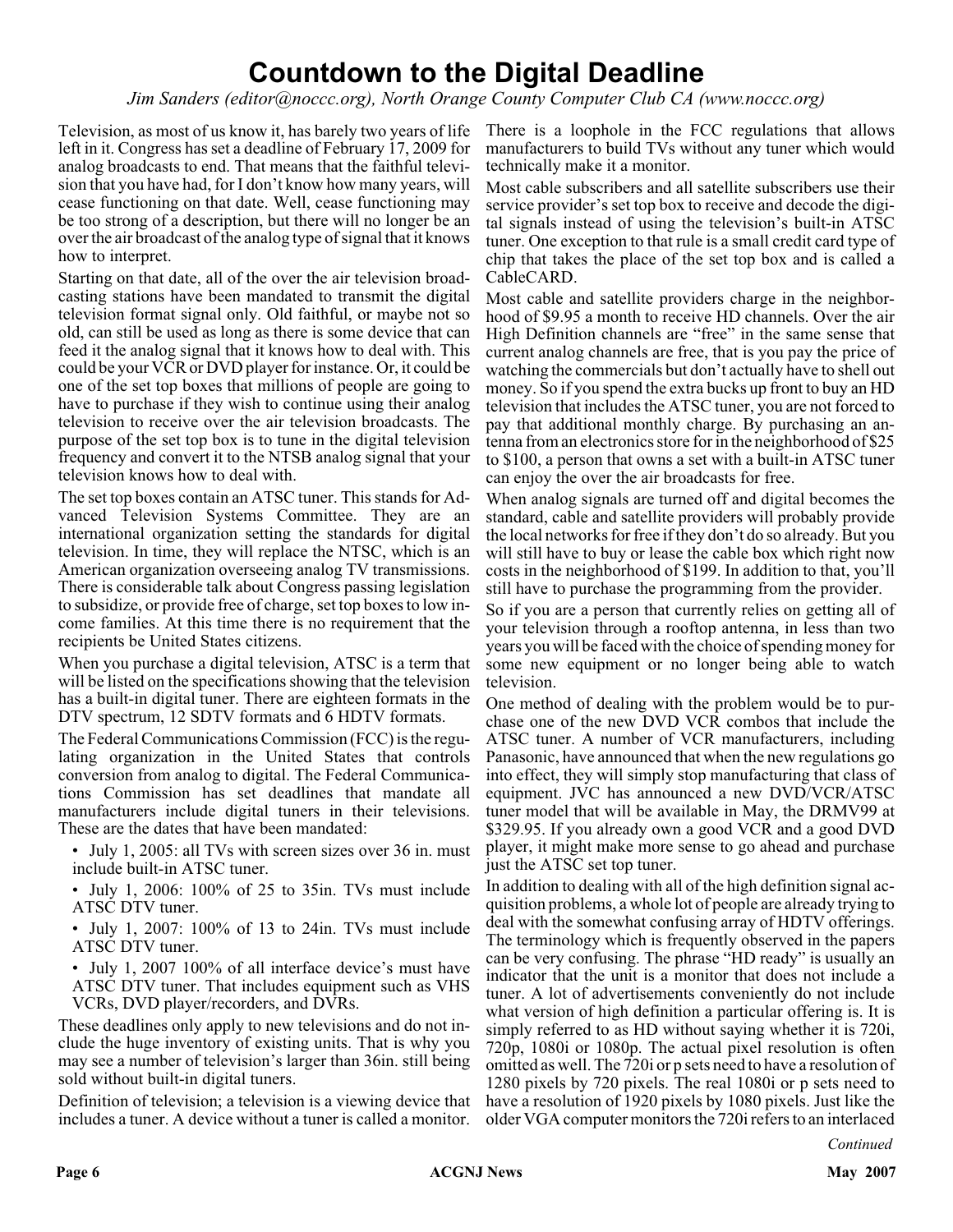### **Countdown to Digital,** *continued*

display and the 720p refers to a progressive scan display. The progressive display is the better quality.

Then you have to decide which display technology you are going to pick. The Plasma flat panel, the LCD flat panel, the rear projection DLP television, the rear projection LCD television, the wall projection unit in either DLP or LCD. What is the brightness level? What is the viewing angle? What is the life expectancy of the projector bulb? What is the cost of the projector bulb? Does the unit have a VGA, a DVI and an HDMI video connector?

At the moment, I think the best bang for the buck is to purchase a projector that will do 720p, and if you can afford the extra cost, one that will do 1080p. If you have never seen even an older 800x600 projector displaying a movie from a standard DVD on an eight foot diagonal screen, I think you will find it impressive and I think you should do that before you spend money on anything.

#### **Some selected FAQs from** *<http://www.dtv.gov/>*

#### *What is the digital TV transition?*

The switch from analog TV (the traditional TV system using magnetic waves to transmit and display TV pictures and sound) to digital television (the new TV system using information transmitted as "data bits" — like a computer — to display movie-quality pictures and sound), is referred to at the digital TV (DTV) transition. In 1996, the U.S. Congress authorized the distribution of an additional broadcast channel to each TV broadcaster so that they could introduce DTV service while simultaneously continuing their analog TV broadcasts. In addition to improved picture and sound quality, an important benefit of DTV is that it will free up parts of the broadcast spectrum for public safety as well as other valuable uses. This is possible because the modern technology of DTV is more efficient than analog TV technology. DTV allows the same number of stations to broadcast using fewer total channels (less of the broadcast spectrum) which will free up scarce and valuable spectrum for public safety and new wireless services.

#### *What is the February 17th, 2009 DTV deadline date?*

Congress passed a law on February 1, 2006, setting a final deadline for the DTV transition of February 17, 2009. Most television stations will continue broadcasting both analog and digital programming until February 17, 2009, when all analog broadcasting will stop. Analog TVs receiving over-the-air programming will still work after that date, but owners of these TVs will need to buy converter boxes to change digital broadcasts into analog format. Converter boxes will be available from consumer electronic products retailers at that time. Cable and satellite subscribers with analog TVs should contact their service providers about obtaining converter boxes for the DTV transition.

#### *What is digital television (DTV)?*

Digital television (DTV) is a new type of broadcasting technology that will transform television as we now know it. By transmitting the information used to make a TV picture and sound as "data bits" (like a computer), a digital broadcaster can carry more information than is currently possible with analog broadcast technology. For example, the technology

allows the transmission of pictures with higher resolution for dramatically better picture and sound quality than currently available – called High Definition Television (HDTV) - or the transmission of several "standard definition" TV programs at once – called "multicasting." "Standard definition" digital TV pictures would be similar in clarity and detail to the best TV pictures being received and displayed today using the current analog broadcast system and TV receivers. DTV technology can also be used to provide interactive video and data services that are not possible with "analog" technology.

#### *Is HDTV the same thing as DTV?*

HDTV is the highest quality of DTV, but it is only one of many formats. In addition to HDTV, the most common formats are Standard Definition Television (SDTV) and Enhanced Definition Television (EDTV).

SDTV is the baseline display and resolution for both analog and digital. Transmission of SDTV may be in either the traditional (4:3) or wide-screen (16:9) format. EDTV is a step up from Analog Television. EDTV comes in widescreen (16:9) or traditional (4:3) format and provides better picture quality than SDTV, but not as high as HDTV.

*This article has been provided to APCUG by the author solely for publication by APCUG member groups. All other uses require the permission of the author (see e-mail address above).*

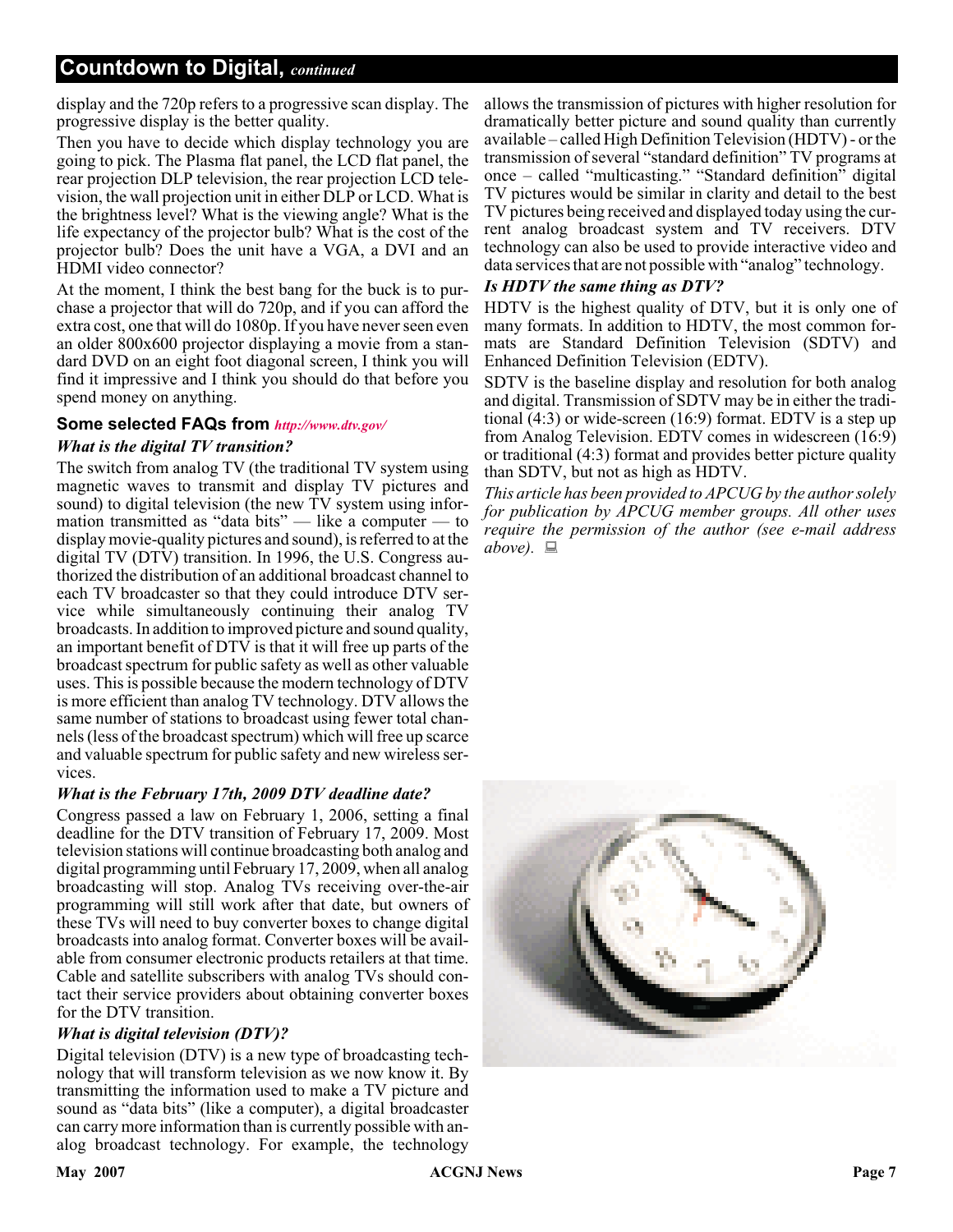# **Diskeeper 2007 Pro Premier Enhancing File System Performance — Automatically**

#### *Verne Perry (VerneP@aol.com), PCC Member, Hayward, CA (<http://www.pcc.org>)*

First off, I'm not very impressed by Windows Vista, primarily because I vainly hoped that with this version, Microsoft would finally solve its file system problems. It didn't. So on my Windows machines I'll continue to have to worry about the sluggishness that results from file fragmentation that occurs just with use of the machine. Between home and office I maintain 8 XP machines, and one Windows 98 machine, that acts as a server, and to keep all of these running smoothly I spend a lot of time defragging them. I found long ago that using Windows Defragger was an extremely slow process, and over the years developed a maintenance routine which involved windows checkdisk to check the disks on boot-up and a freeware program called SpeeDefrag 4.1 to defrag the disks prior to any drivers or startup programs being loaded. The process is not automatic, and often procrastination in starting the process resulted in the machine getting so fragged that there was a noticeable performance drag. So I was happy to receive a copy of Diskeeper 2007 Pro Premiere to evaluate.

Diskeeper promotional materials said this version introduced a major new feature called "InvisiTasking", a proprietary feature that runs in the background and this "on the fly" defragmentation used "very close to zero" resources and was invisible. InvisiTasking was described as being the "essence" of the product. Moreover, Diskeeper's older "I-FAAST" (Intelligent File Access Acceleration Sequencing Technology) file system performance technology which is designed to benchmark hard disk volumes for performance characteristics and continually monitor them to determine which files are requested most often, was integrated with the "InvisiTasking" product. For safety, Diskeeper 2007 moves a file only when it is absolutely certain that no data will be lost using a "Movefile" application programing interface (API) jointly developed with Microsoft. Although manual defragmentation with Diskeeper is still possible, it is not the way the product is now intended to be used.

I decided to test Diskeeper on my home XP machine, because it has the highest rate of defragmentation, due to my frequent installation and uninstallation of various test programs. That machine also has a Linux partition which I wanted to use as a "curve ball" thrown into my testing. Other than the Linux partition, the machine's other hard disk partitions were formatted in NTFS, for which "InvisiTasking" and "I-FAAST" technologies were optimally designed.

The first thing Diskeeper did was to analyze all Windows hard disk volumes. I was pleased it skipped the Linux volume, since I wouldn't want Diskeeper dealing with that anyway. It reported that my C:\ drive was heavily fragmented, which I expected. However, I was surprised that the analysis included a report generated by FRAGSHIELD, advising that the drive's Master File Table (MFT) was using 86% of the total MFT size and was likely to become fragmented. Despite having previously tested a fair number of defragmentation programs (commercial and freeware) I had never before seen such a test or option to optimize the MFT. Windows XP initially establishes the size of the MFT, but as more files are

placed on the disk the MFT may fill up, and when XP increases the size of the MFT to accommodate needed additional indexing, the increase usually results in a fragmented MFT. Because the MFT is an index of all the files on the disks (working the same way that phone book stores phone numbers), a fragmented MFT will cause a disproportionate amount of file performance degradation. So I decided to follow Diskeeper's recommendation to increase size of the MFT to correct this problem, as well as to do a boot-time defrag of the increased MFT and the windows pagefile. I also decided to thoroughly test the "on the fly" "essence" of the new version by setting all drive volumes for automatic defragmentation. Despite my initial skepticism about an "on the fly" defragger, my experience with Diskeeper was very positive. After completing the initial set up I decided to put the "on the fly" features to an immediate test. In my experience, playing a fast paced first person shooter game is an excellent way to test drag imposed by a program running in the background, so after the initial setup I fired up Unreal Tournament 2004 for a two hour test session. I noticed a drag for nearly the whole session, but in the three weeks since that initial test, I have played the same game and also done other things, trying to detect a drag from Diskeeper's "on the fly" defragmentation. Since that initial session, I have detected no drag whatsoever. On the other hand, I have noticed that my machine is running much smoother, faster, and otherwise free from any symptoms of

fragmentation. Finally, I ran the Analyze feature on all my hard disk partitions, and found that in the three week period there was essentially no new fragmentation. I also tested Diskeeper on an external USB drive formatted

with NTFS. Diskeeper was able to analyze and defrag the drive. Although the analysis indicated that the external drive's MFT needed to be increased, I knew that would be impossible because there is no practical way to perform a boot time defrag on such an external drive.

As long as Windows continues to use the NTFS file system, which requires periodic defragmentation, I would highly recommend Diskeeper 2007 Pro Premiere, which is priced at \$99.99. You can do your own test by downloading a free 30-day full trial version from *[Diskeeper.com](http://Diskeeper.com )* . Installation requires an XP or 2000 operating system and at least 11 MB of disk space. There is a Pro version for \$49.99 (which does not have the integrated I-FAAST feature, but does have the FRAGSHIELD) and a Home version which does not have either the I-FAAST or the FRAGSHIELD feature). As for Vista, existing Diskeeper 2007 customers can go to the web site to receive a free link to download a Vista-only version, and new customers can purchase the Vista-only version.

Of course another solution is for the business world to go to an Operating System that doesn't have these archaic file system problems. How about something called Linux?

This article has been provided to APCUG by the author solely for publication by APCUG member groups. All other uses require the permission of the author (see e-mail address above).  $\Box$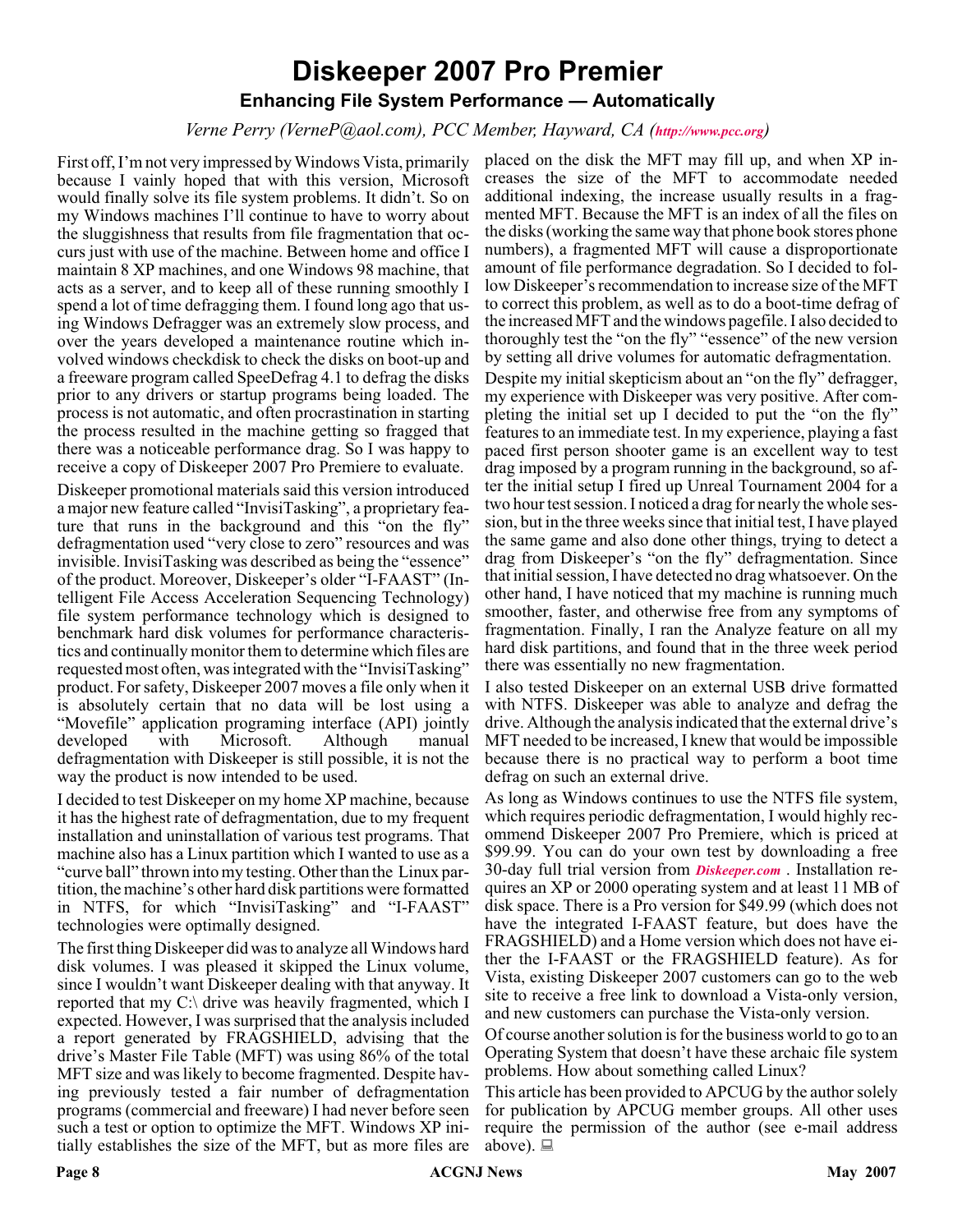# **Experimenting with Live CD-ROMs**

*Dick Maybach (n2nd@att.net), Brookdale Computer Users Group ([www.bcug.com](http://www.bcug.com))*

In the early days of PCs, we did much more experimenting than we do now. The only long-term storage was on diskettes, and when we removed the diskette olding the operating system, we also removed any problems that resulted from our experiments. Now, our hard disks hard large, complex operating systems, and if they are damaged by our errors or by malware such as viruses, the recovery process can be long and painful. Those who still like to experiment should consider live CD-ROMs.

A live CD-Rom contains an operating system and applications and can be run without using the hard disk at all. When you remove the CD-ROM, your old operating system (probably Windows) takes over. In fact, since the hard disk was not accessed while the live CD-ROM was running, Windows is no more aware that the PC has been used than if you had never switched on the power.

To use a live CD-ROM, you must set up your PC so that if a CD-ROM is present, it will try to boot from it, rather than the hard disk. Watch carefully as your PC boots, and you should see a message telling you how to start the BIOS set-up program. Often, the procedure is to press the F2 key repeatedly during booting. Don't just hold it down, as the PC will think your keyboard has a stuck key and will refuse to start. Once the set-up program has started, read each screen carefully before changing anything.

#### **Changing boot order**

If you think you've made a mistake, exit without changing anything (often done by pressing the escape key) and start again. You are looking for the screen that lets you change the boot order, which is the order in which the PC checks deviced for an operating system. It always includes the hard disk, diskette and CD-ROM, and (on newer machines) USB devices. In our case we want the CD-ROM checked before the hard disk. Once you are satisfied that everything is okay, save your changes and exit the program (often done by pressing F10). You can download live CD-ROM programs free from the Internet. However, you will now have what is called an ISO image. This is not a file, and if you write it to a CD-ROM as a file, it won't be bootable. Unfortunately, the free versions of CD-ROM burner programs included with many PCs won't burn ISO images. But a suitable program, ISO Recorder, is available free at *[isorecorder.alexfeinman.com/isorecorder.htm](http://isorecorder.alexfeinman.com/isorecorder.htm)*. Many live CD-ROMs are available as pre-recorded CD-ROMs. See the referenced Web sites for information.

A good place to start is with the Ultimate Boot CD, available at *<http://www.ultimatebootcd.com/>* . This provides four versions of DOS and five of Linux, plus tools for motherboard, hard disk, and file system maintenance, in addition to four virus scanners.

#### **DOS Lives at freedos.org**

If you long for the simpler days of DOS, see *<http://www,freedos.org/>* to obtain an open-source clone of DOS. This will allow you to get reacquainted with the command line, BAT files, BASIC programming, and run those old programs that no longer work under Windows. The full version

contains some extras, FreeGEM (a clone of the old Digital Research graphical user interface), BWBasic (Bywater Basic), and several games.

If you would like to experiment with Linux, but aren't ready yet to install it on your hard disk, look at Ubuntu (*<http://www.ubuntu.com/>*), which provides a Windows-like interface, or Knoppix (*<http://www.knoppix.org>*), which is known for being very adaptable to different PC hardware. Several tutorial books are available for each — check your local Barnes & Noble or Borders.

For Linux, Windows, and, to a limited extent, Macintosh maintenance and recovery, my favorite is INSERT, available at *[http://www.inside-security.de/insert\\_en.html](http://www.inside-security.de/insert_en.html)*. This is worth a complete article, and I'll discuss it in next month's column.

#### **Your Knoppix secret decoder CD**

Security Tools Distribution (STD)( *<http://s-t-d.org/>*), is a variant of Knoppix, customized for those in computer security. It includes tools for encryption and code-breaking, for finding evidence of computer break-ins, for working with firewalls, for building honey pots (traps for ensnaring hackers), for analyzing and breaking passwords, for analyzing network traffic, and for assessing computer vulnerability.

You can see a long list of available live CD-ROMs at *<http://www.frozentech.com/content/livecd.php>*. Most of these are versions of Linux, because its source code is available and free, and because it's modular. Windows, by comparison, is proprietary and monolithic. At one point, Microsoft claimed that you couldn't remove even its Internet browser without disabling the operating system.

Happy exploring!  $\Box$ 

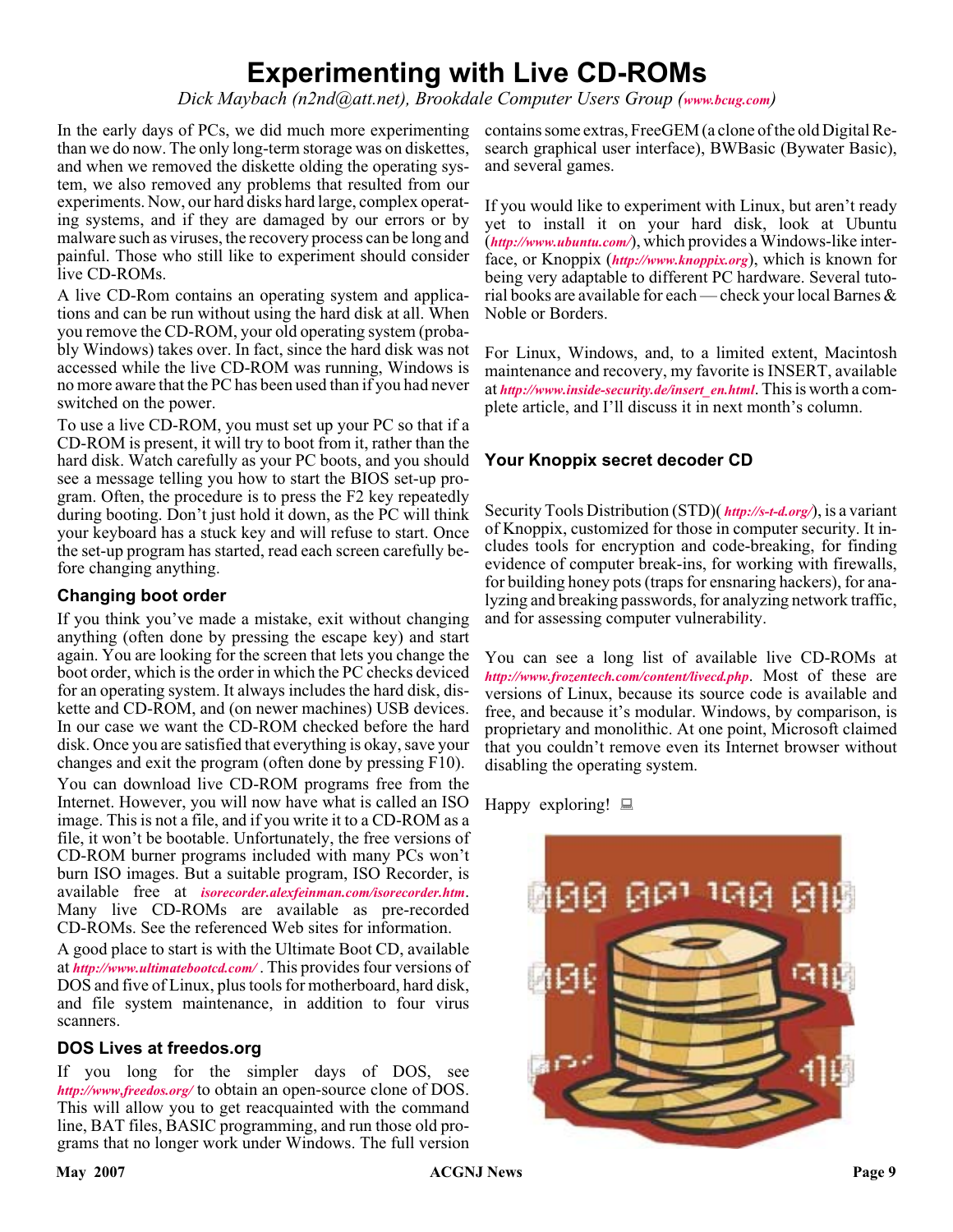# **Why You Need A Firewall**

*Brian K. Lewis, Ph.D. (bwsail@ yahoo.com), Sarasota PCUG (www.spcug.org)*

When you connect your computer to the Internet, you open a tion (NAT) or a packet filter. Information on the Internet is door which invites any other computer in the world to come in. Actually, you have more than 65,000 doors into your computer, any one of which may be open, unless you have taken steps to keep these doors closed. That is the purpose of a firewall. The firewall filters information packets that show up at your "door" or computer port as we usually refer to it, and can either prevent them from entering or pass them through.

When your computer connects to the Internet, it is assigned a numeric address or IP (internet protocol) address. These addresses are a 32 bit number. They usually written out in four groups with periods between each group as follows: 111.11.11.111. Traveling over the Internet are many programs that simply look for unprotected IP addresses. The IP address of any unprotected computer is sent back to the originator who can then upload a trojan or spyware package to that address. The originator can then take control of the computer or the application will record keystrokes and send all recorded information back to the program originator.

Although your computer has one IP address there are many different ports on your address. There are different ports for different purposes on your computer. Your connection to the Internet is usually through port 80. This is referred to as the HTTP (hypertext transfer protocol) port. It is used when you connect to a web page. The web page data is downloaded to your computer through this port. Another commonly used port is 25. This is used for the SMTP (standard mail transfer protocol) or e-mail transfer. Another port is used for incoming mail or POP3 transfer is port 110. These are all part of the port series from 0 to 1024 that are the most common ports. Many applications use ports in this region including PC Anywhere, Internet telephones, MSN messenger, Net Meeting, and all AOL operations. Ports 1024 to 49451 are referred to as registered ports. There are many Internet games that use ports in this region. There are also other specific functions assigned to these ports and some may duplicate functions in the common port region. The final group of ports are dynamic and have no specific functions registered. However, the point is that all of these ports can be accessed by remote computers somewhere out on the Internet and use them to connect to your computer if you have not protected them.

Automated port scanning software is available free from many "hacker sites". Its use is very common on the Internet. There are various types of scans. Some will look for any of the 65,535 possible ports. Another type looks for open UDP (user data protocol) ports or may use an FTP (file transfer protocol) bounce to hide the origin of the scan. If an open port is located, software can be downloaded that will open a "backdoor" on your computer. This allows remote input and output. It can also be used to attack other computers to produce a "zombie" network. Such networks have been used to attack large computer servers in attempts to bring them down or to produce a "denial of service" attack.

Many users believe that a router with a firewall is adequate protection. Most routers use either network address translatransmitted in packets which contain the IP address of the sender and the address of the receiver in addition to the data. The routers firewall uses filters that look at the sending and receiving addresses of incoming packets on port 80 (HTTP). Only those packets that are a response to an outgoing request are allowed through. If your router uses a packet filter it can be penetrated by a fragmented scan. This type of scan breaks up packets into fragments which can easily get through the simple packet filter found in most router firewalls. Routers using NAT either alone or in combination with a packet filter can also be easily thwarted. NAT is not successful when the packet is an FTP packet or is sent by Microsoft's Netmeeting or similar audio/video applications that bury the address in the body of the packet. Only when the address is in the header of the packet can the router use address substitution. So packet filtering and NAT, although useful, do not provide complete firewall protection for all Internet connections.

Another method for preventing intrusions is "stateful" packet inspection. This is the method used by most software firewalls and some of the newer routers. When your web browser opens a connection to the Internet, the firewall software records that connection and keeps a record of its status. Whenever a packet arrives at your computer, the data in the packet can be compared to the information in the firewall state table. The firewall software can also make decisions based on the data content of the packet, not just the sender's address. Because this examination does require some time there may be a slight slowdown of your system, but in most cases, there will not be enough delay for most users to notice.

So inbound packets can be filtered and examined for dangerous content. However, when the user connects to a web server, the page requested is downloaded to the users computer. It is possible for that web page to contain a small program or a link to a dangerous site in a one pixel unit on the page. When this is downloaded the program is run or the link activated. This results in an outgoing packet to some Internet address through a non-standard port so the user is not aware of the activity. This type of activity would not be stopped by a hardware firewall in a router. It can only be blocked by a software firewall which recognizes that this activity is coming from a new application that has not previously made an Internet connection. In this case the software will query the computer user to determine if this new application should be allowed to connect. Hopefully, the user would recognize that this was not an application that the user was running and the outbound packet would then be blocked. It is absolutely necessary for the firewall to process both incoming and outgoing packets. Only a software firewall can establish the necessary tables for comparing the incoming/outgoing packets to allowed activity and request user interaction when necessary.

This leads us to the Windows firewall. This firewall, as used with Windows XP, does not have any control of outbound packets. Any application is allowed to connect to the Internet without any filtering or other checking of source or content.

*Continued*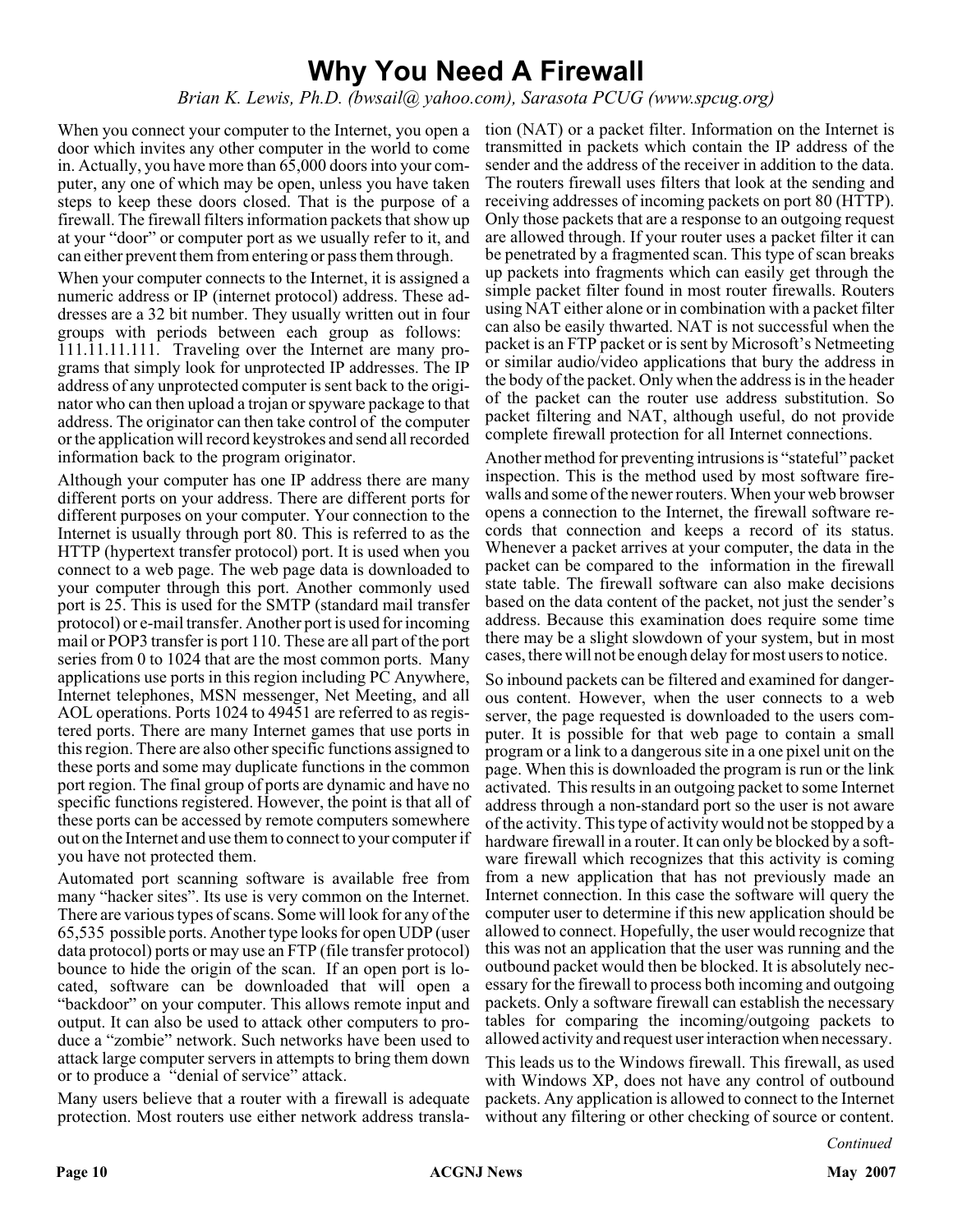# **Recovering Files from a Hard Drive**

*Vinny La Bash (labash@spcug.org), Sarasota PCUG, www.spacug.org*

Have you deleted a file that you need and you don't know how to get it back? The first step is to make absolutely sure that it has been deleted. Open your Windows Recycle Bin and double-check. Is it in there? If so, simply right-click on the file and choose Restore.

If you have emptied the Recycle Bin the next step is to restore the file from your latest backup. You do back up your data regularly, don't you?

Unfortunately, there is no native "Undelete" command in Windows XP. This is a mystery because Microsoft had a nifty undelete feature in Windows 3.1 which somehow disappeared in Windows 95 and subsequent versions of the operating system. This is abysmal for Windows users, but profitable for third party software developers.

It's important to understand that when a file is deleted it is not actually removed from your system. Windows deletes only the first letter of the file's name and replaces it with a marked for deletion character. This makes the file "invisible" to windows, and if Windows needs the space for something else, it has no qualms about overwriting your valuable data.

What this means is that if you accidentally delete a file, you have a limited amount of time to recover it before windows stores something else over the same space. It may not happen right away, but it will happen eventually.

Since there is no way within XP to recover a lost file, you have to turn to a third party solution. The good news is that there are several excellent programs that will do the job easily. The even better news is that these programs are free. Isn't that nice? Use Google or your favorite search engine to find FreeUndelet, PC Inspector File Recovery, or Undelete Plus.

All of them work well though you may find one easier to use than another. That's a matter of personal preference.

You need to be cautious about this. If you download the utility directly to your hard drive, you run the risk of storing the undelete program over the very data you are trying to recover. If you have a second hard drive, you can download to that or better yet, download directly to a thumb drive. That avoids all danger of losing important data, and it has the additional advantage of immediate portability.

The programs all work similarly. Direct any of the programs to a specific disk and you will get a list of all deleted recoverable files on the drive. You may also get a description alerting you that the file(s) may be wholly or partially recoverable. That's good to know.

Direct any recovered files to an external hard drive if you have one. Don't save anything to your hard drive until you have recovered everything you need. Use Windows Explorer to manage the recovered files. Group them into categories to sort or group the files so you can easily determine if they are program files, data files or something else. Some files may have data missing if Windows overwrote some of the sectors where it was stored.

If after all this you haven't been successful, your best alternative is to consider a data recovery service. These can be a devastating drain on your wallet, so don't use these services to recover saved game files. Do some comparison shopping as rates can vary considerably. Good luck and watch those sticky fingers when they hover near the delete key.

This article has been provided to APCUG by the author solely for publication by APCUG member groups. All other uses require the permission of the author (see e-mail address above).  $\Box$ 

### **Why You Need a Firewall**, *continued*

Windows Vista was supposed to come with both inbound and outbound filtering. However, as it is delivered it provides only inbound protection just as did XP. The outbound protection is turned off by default. So, if it is there, how do you turn on the outbound protection? To change this you have to use the Microsoft Management Console. Then you have to write a rule to block each "malware" application you anticipate might get on your computer. You can not create a general rule for all malware. Creating rules that would cover all possible malware applications is an impossible task. Microsoft has been quoted as saying "outbound filtering isn't really needed, and the key is making sure that malware doesn't infect the PC in the first place." Also they have stated that large enterprises had requested that it be turned off by default. Microsoft does say that "core Windows Services have specific behaviors which are monitored by the firewall". Instead of using outbound filtering Microsoft recommends that you buy

"Windows Live OneCare", a product and subscription service. My recommendation is that you obtain a free two-way firewall like ZoneAlarm and ignore the Windows firewall completely.

Whatever you do, don't connect your computer to the Internet without using a firewall and an antivirus application. I have come across too many computers recently that are attached to constant on Internet connections and had no protection. The cost of removing the malware from these systems was more than the cost of premium protection. So don't get caught short!

*Dr. Lewis is a former university & medical school professor. He has been working with personal computers for more than thirty years. This article has been provided to APCUG by the author solely for publication by APCUG member groups. All other uses require the permission of the author (see e-mail address above)*.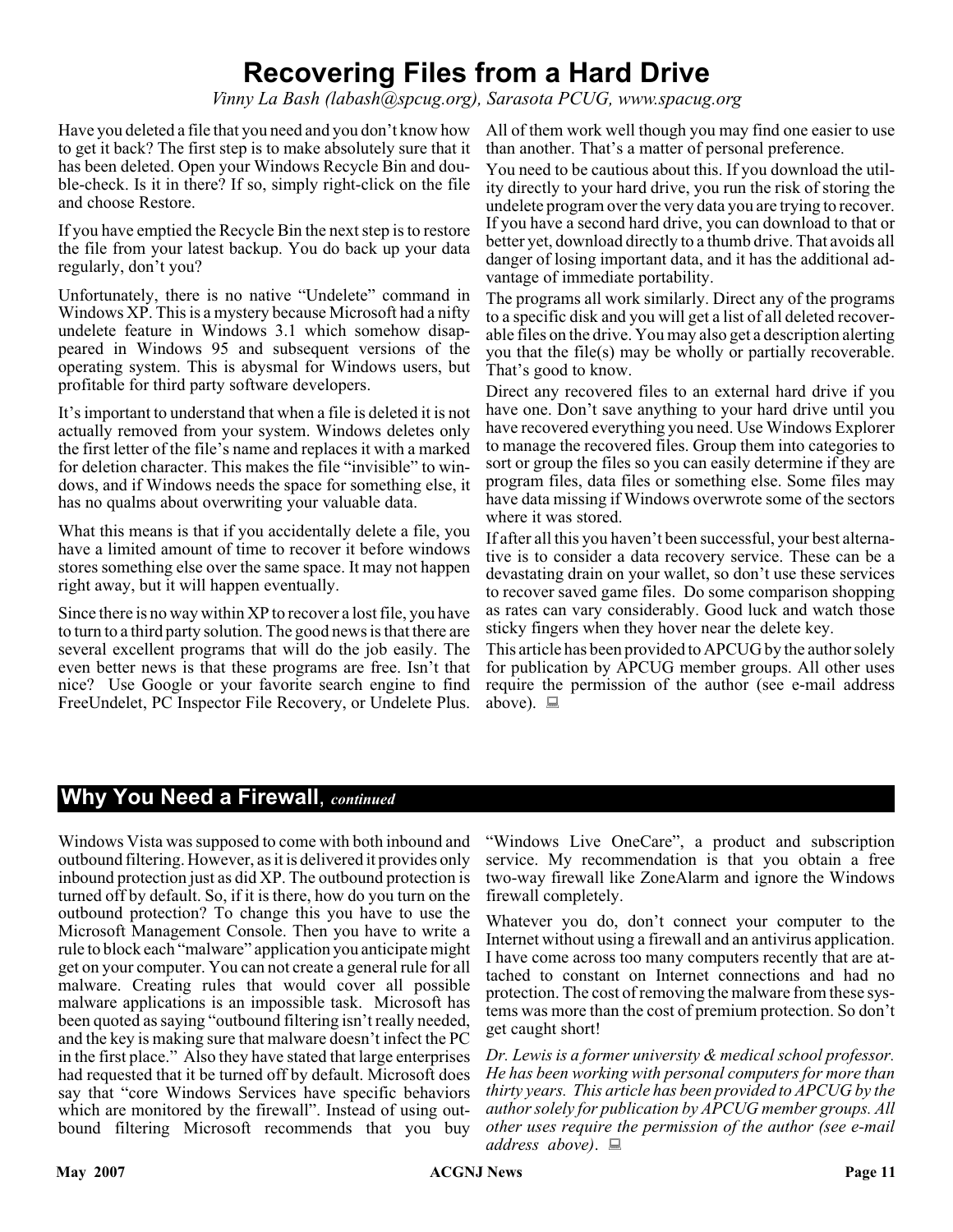# **Guilty!**

*Berry F. Phillips (bfpdata@1access.net), Computer Club of Oklahoma City (www.ccokc.org)*

Guilty, the strange judge shouted as he banged the gavel. The defendant will rise and receive his sentence. You have been found guilty of dirty deeds done to your computer and are sentenced to electrocution!" I thought to myself, with myknees shaking, there must be some kind of an appeal process since the judge and jury all had heads that looked like monitors and bodies like upright computers and could easily be biased and not in my human favor!

I did find the testimony at my trial to be informative. A clean environment does not require computer cleaning usually more than once a year. Many computer users like to do the cleaning when they are doing their annual spring house cleaning. The dirtier the environment the greater frequency of cleaning needed. A clean computer cuts down on downtime, repair bills, and minimizes health risks. *Do not eat, drink, smoke or use magnets near your computer — it is not a fast food joint!*

Here are some tips: (1) shut your computer down properly, (2) run scan disk and defragmenter at least monthly, (3) Delete files and programs you no longer need, (4) use antivirus, anti spyware programs and a good hard drive cleaner like the freeware CCleaner and a registry cleaner like the freeware RegClean to keep your hard drive healthy, (5) Back up your data in case of an emergency!

To clean your computer case, use a damp lint free cloth. *Never spray water on a computer or other electrical devices*. Place liquid on the cloth, not directly on the system and use 100% alcohol which has no water content. Use a pencil eraser on hard-to-remove marks.

The monitor can be cleaned with a commercial glass cleaner and a damp clean lint free cloth. Using an anti static wipe or a

### **Back Issues Needed**

The editor is attempting to build a CD containing all issues of ACGNJ News in pdf format, but our collection is incomplete. We're hoping some faithful reader has been hoarding them and will be willing to lend them to us just long enough to scan them. We promise to return them quickly. Thanks Joseph Gaffney, who loaned his collection for scanning. Below is a list of what we still need.

1985: June, July, August, September

1984: August

1976: January, February, March, April (pamphlet-size booklets)

1975: All issues (pamphlet-size booklets)

If you can supply any of these missing issues (or scanned images or good copies), please contact the Editor by email (*[bdegroot@ptd.net](mailto:bdegroot@ptd.net)*). Those who supply missing issues will receive a free copy of the resulting CD as our thanks for your help.  $\Box$ 

dry cloth with anti-static fabric softener will reduce the dust attracted by static discharge.

Clean the keyboard by turning the keyboard upside down and shaking the gunk out of it while singing, "There is a whole lot of shaking going on." Clean the keyboard surface with a damp lint free cloth with 100% alcohol. *Do not take the keyboard apart — you might not get it back together again!*

Clean the mouse by taking it apart using a damp lint free cloth and clean the rollers inside of the mouse (be sure to rotate them) with a clean cotton swab with 100% alcohol solution. After the mouse has dried put it back together reversing the steps you did when taking it apart.

The inside of your computer is a dust magnet. An annual cleaning in a normal computer environment is a good idea. *You must be very careful if you decide to clean the inside of your computer or you could do damage to your system!* Whenever, you go into the case of your computer it is a good idea to wear a grounding strap to reduce the risk of a static discharge. Blow out dust with compressed air or a vacuum cleaner. Avoid touching chips or electronic components on your system. Electronic components run hotter when covered with dust blankets, and it shortens their normal life span, which is why your computer needs to be cleaned internally periodically.

I have to go now to get a human attorney to appeal my case so I can avoid electrical execution so there will be another article in the Computer Hysteria Column for next month. However, I do have one final question for you, "Are you guilty?"

*This article has been provided to APCUG by the author solely for publication by APCUG member groups. All other uses require the permission of the author (see e-mail address*  $above. \equiv$ 

| Rates                                                |                                    |       | Specifications                                                             |
|------------------------------------------------------|------------------------------------|-------|----------------------------------------------------------------------------|
| Full page                                            | $7" \times 10"$                    | \$150 | Published monthly except July and<br>August                                |
| $2/3$ page                                           | $4\frac{1}{2} \times 10$           | 115   | Closing date: 1st of preceding<br>month. Ex: Apr 1 for May                 |
| $1/2$ page                                           | 7 x 5<br>$3\frac{1}{2} \times 10$  | 85    | Black & white only on white un-<br>coated offset stock                     |
|                                                      |                                    |       | Non-bleed                                                                  |
| $1/3$ page                                           | $2\frac{1}{4} \times 10$           | 57    | Printed by sheet fed offset                                                |
|                                                      | $4\frac{1}{2} \times 7\frac{1}{4}$ |       | Halftone screen: 120                                                       |
| $1/4$ page                                           | $3\frac{1}{4} \times 5$            | 50    | Negatives rightreading, emulsion<br>side down.                             |
|                                                      | $2\frac{1}{4} \times 7$            |       | Halftones/photos \$10 extra                                                |
| $1/6$ page                                           | $2\frac{1}{4} \times 5$            | 35    | Ads must be camera ready                                                   |
|                                                      | $4\frac{1}{2} \times 2\frac{1}{2}$ |       | Send check with copy, payable to<br>ACGNJ Inc.                             |
| $1/8$ page                                           | $3\frac{1}{4} \times 2\frac{1}{2}$ | 30    | Material should be sent to ACGNJ,<br>PO Box 135, Scotch Plains NJ<br>07076 |
| Business card                                        |                                    | 25    | For further information contact                                            |
| 10% discount for 3 or more<br>consecutive insertions |                                    |       | Frank Warren, (908) 756-1681,<br>kb4cyc(a)webwarren.com.                   |

### Advertising Rates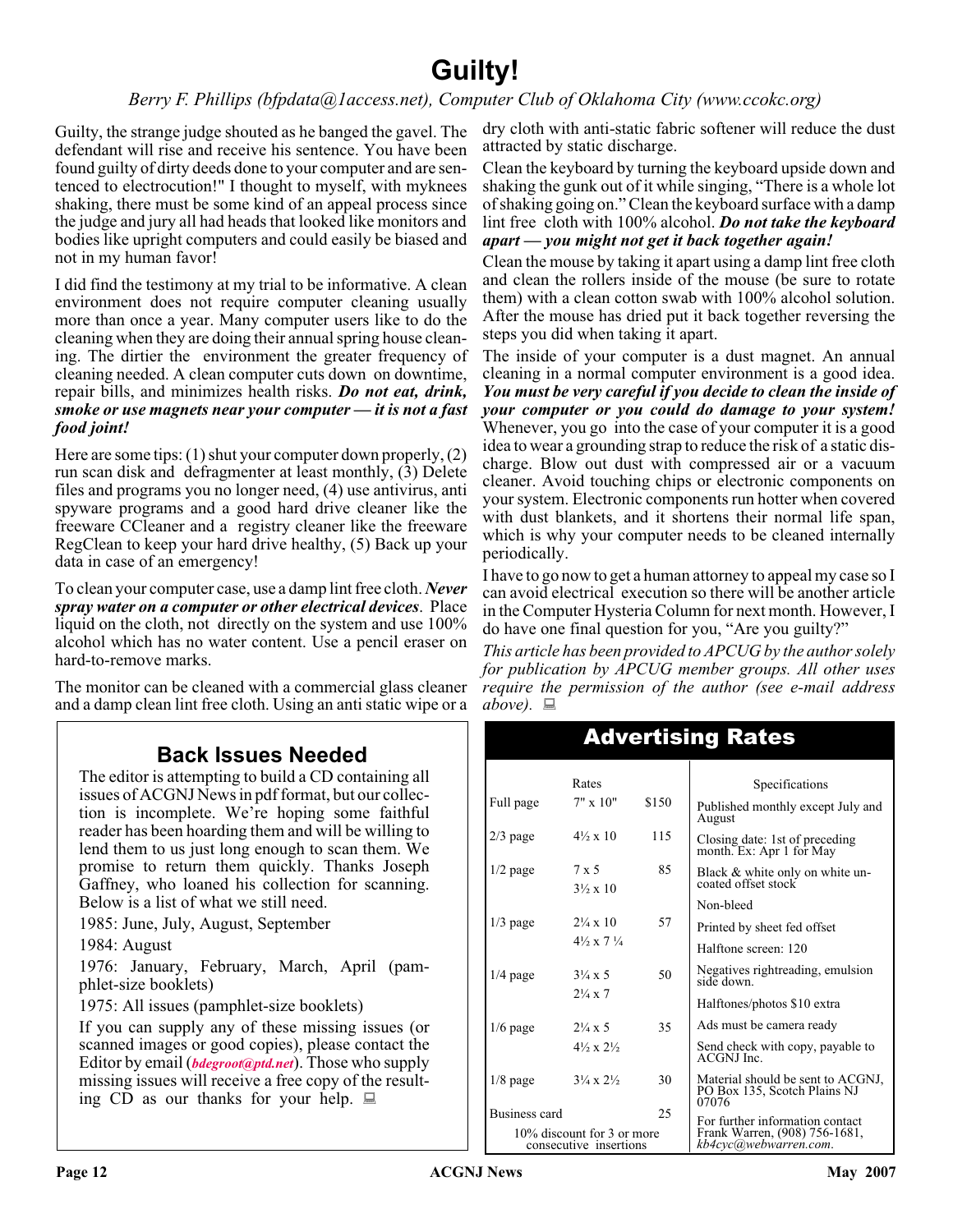# **Dual-Boot Revisted, Part 3**

*Robert D Hawes, ACGNJ*

This is my third (and maybe last) article referring back to my original set of dual-boot tests (May and June, 2005, ACGNJ News), but it's actually my fourth article featuring GParted (Gnome Partition Editor). The first (January 2007) tested GParted LiveCD version 0.3.1-1 (hereafter referred to as GP31) against my long-time "right hand" partition utility, the floppy-booted DOS version of Partition Magic 8.0 (hereafter referred to as PM8). The second (February 2007) re-did my 2005 dual-boot installations for the seven distributions (six Linux, one BSD) that produced "bad" partitions two years ago; using the **same** (now obsolete) versions that I worked with back then. I tested those partitions with GP31 as well as PM8 this time, and found that some (**only** some) of them were, in fact, good after all. The third article (March 2007) tested the latest (as of January, 2007) releases of those seven distributions with PM8 and GP31, to see if any had gotten better in the last few years. (Two of them didn't). Although I actually performed **all** of the tests before the end of February, I only got about a third of the way through writing them up before I had to stop, due to time and space pressures. This article (which I'm writing in March, but you won't see until May) should finally wrap everything up. Please note that GParted released several newer versions after I began this series, but I started out using GP31, so that's what I finished with. Also note that while I expected to be able to select and successfully boot XP as well as each Linux/BSD distribution being tested (and, as you'll see below, I failed the one that couldn't), dual-booting was merely a means to an end this time. My primarily interest was in examining the condition of the new partitions created by the various install routines. (I hate wordy recaps. Don't you?)

Just a few (yeah, right) more opening notes, then we'll get down to business. First, the two partition layouts used here are **not** my own designs, and don't represent my own ideas about how dual-booting should work. They were set up to mirror various aspects of the ACGNJ computer's hard disk layout, as it existed in 2005. They are being used again now **only** for consistency. They're definitely not intended to represent a recommended layout for a dual-boot system today. In fact, my personal booting preferences have changed over the years. I set up my first multi-OS PC over ten years ago. It hasn't been my main workstation for a **loooooong** time, but I still use it for special projects. That computer ran (and still runs) the commercial program System Commander, which replaced the hard disk's Master Boot Record with its own proprietary version (featuring an OS selection list). My setup could (and still does) choose between **four** operating systems (one for each of the primary master's four allowable primary partitions). A second (slave) hard disk on that computer provided common data storage. I was (and still am) quite proud of that setup. However, even as I was experimenting with System Commander, I was also experimenting on other computers with exchangeable IDE hard disk drawers. Some (when inserted as the primary master) booted various operating systems. Others (when inserted as the secondary master) just held data. Two

CD (later DVD) drives (one reader, one writer) were the primary and secondary slaves. (Sure, a writer can also read, but a dedicated reader is much faster. Plus, most times when you boot from a CD or DVD, you **can't** then pull out the boot disk and insert a data disk, like you could with floppies. Such situations are rare, but they happen. Then, a second reader can be a life-saver). While it could be a pain shuffling through a pile of seemingly identical disk drawers in search of the right one, this became my preferred way of swapping multiple operating systems, and it's how my current main computer is set up today. Lately, though, I've been hearing a lot of good things about virtual operating systems. When I finally get around to building my next PC (which will definitely *not* be running Vista **or** XP), I'll include enough memory so I can experiment with them, too. Right now, if somebody asked me to recommend a dual-booting method, I'm not sure how I'd reply.

Second, a note about the r-word: As I was writing the previous installment, I got **really** sick of typing "re-boot" over and over again. Maybe you got just as sick of reading it. As you've undoubtedly noticed by now, the utilities I'm using here come on different operating systems. Any time I want to use PM8, I have to re-boot from its DOS floppy disk first. Any time I want to use GP31, I have to re-boot from its Linux live CD first. If I need to use cfdisk 2.12 (my third opinion and go-to tie-breaker), I have to re-boot from the Minislack 1.0.1 install CD first. The only possible exception is the DOS command FDISK /MBR. Because FDISK is on the same boot floppy as PM8, I can use it right after PM8 if I need to. If I want to use it after GP31 or cfdisk, I have to reboot from the floppy first. I'm not going to say it each time, but from now on, when I refer to a utility, assume that I had to reboot the computer first.

Third, a highly condensed version of my rather histrionic rant from last time: Even though both PM8 and GP31 claim to be able to identify and manipulate them, *there are no such things as logical partitions.* What there are, are one or more formatted logical **drives** contained inside a single extended partition. Whenever, further below, I use the term "logical partition", I will actually be telling you a **lie**, at the behest of PM8 or GP31. I apologize in advance.

Fourth, the test computer: The same one I used for the three previous articles; containing a SOYO SY-K7VTA Pro motherboard with an AMD Athlon 1.7 GHz. processor, 768 MB memory, an NVIDIA TNT2 AGP video card, a built-in VIA AC97 sound card, a Western Digital 80 GB IDE hard disk as the primary master and a Sony CD/DVD reader as the primary slave. A Linksys LNE100TX Ethernet card and a Netgear DSL router provided the internet connection. This same computer was also used for the 2005 experiments, except it had a Maxtor 80 GB hard disk and only 512 MB of memory back then.

Fifth, the test criteria: In 2005, each distribution had to pass only two tests. It had to access the internet "out-of-the-box", and it had to play something through the built-in AC97 sound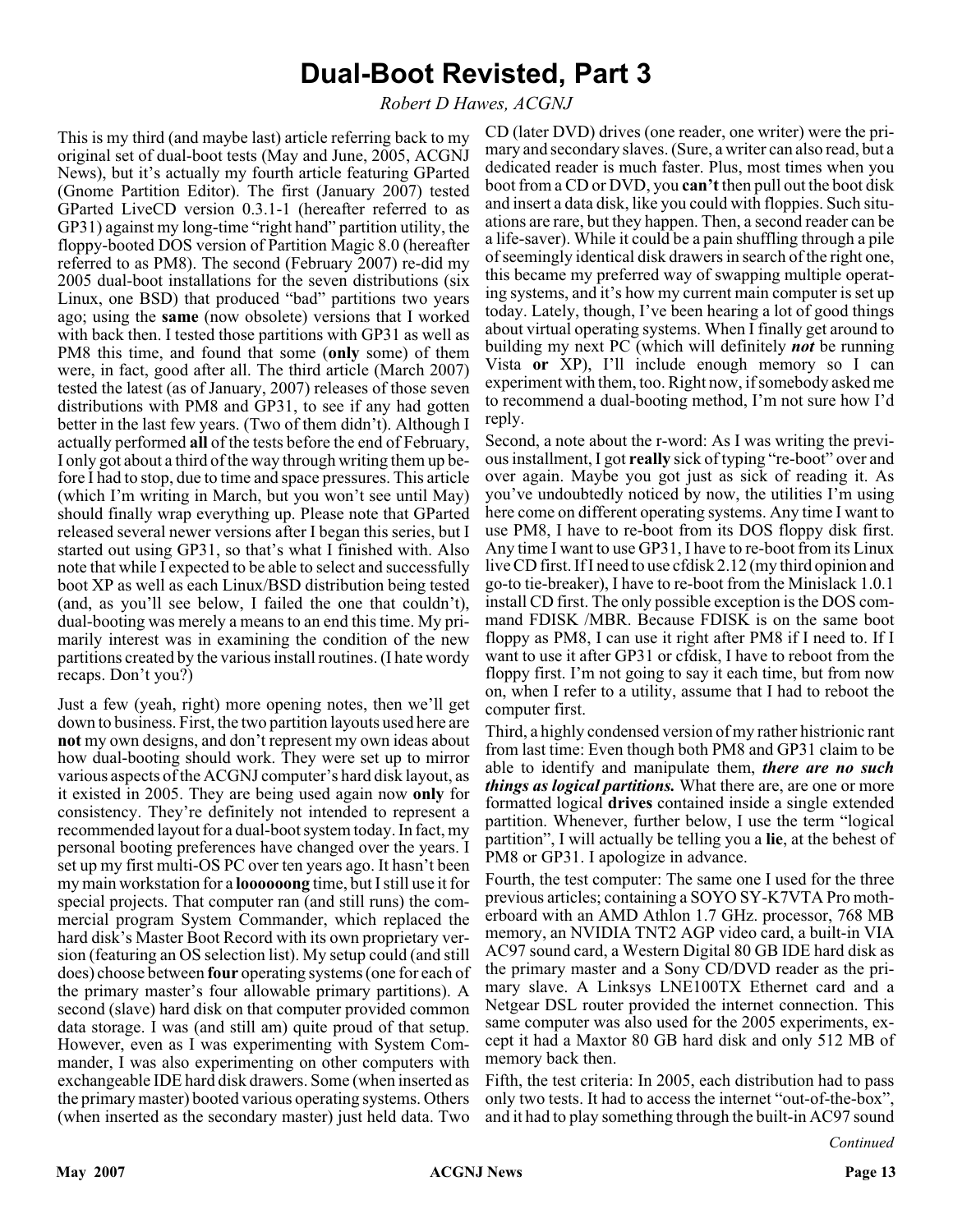card. (Remarkably, those seemingly simple requirements yielded a 42% failure rate). Partition condition was a side issue back then, not directly affecting the pass/fail outcome. This time, making "good" partitions is the primary test. Sound, internet, and even dual-booting itself are still significant, but secondary.

Sixth, the test subjects: Here's a list of the seven distributions under review, in the order in which they were processed in Round One, followed by their test results. (Ubuntu and Fedora Core were put at the end of the test sequence because they were the **only** dual-boot failures in 2005). The numbers are their Distrowatch Top 100 rankings as of February, 2007. These figures are just a popularity contest based on hits per day (and, in fact, they actually go up to over 350). However, Distrowatch has put a lot of work into insuring that these counts **can't** be skewed, either by over-enthusiastic fans or by sneaky manufacturers. It measures relative interest rather than actual use, but it's as fair and even-handed as it's possible to be. *Nobody* has any better Linux/BSD statistics, so the Distrowatch Top 100 gets quoted **a lot**. Overall, my original picks have done pretty well in the last two years. They all held steady or advanced (including the unlisted ones that I didn't re-test now because they made good partitions the first time). The single exception is Yoper, which was number 17 in 2005, but has plummeted like a stone since.

- 2. openSUSE 10.2 (Passed)
- 5. PCLinuxOS 0.93a (Passed)
- 13. Zenwalk 4.2 (Failed)
- 28. PC-BSD 1.3.01 (Passed)
- 102. Yoper 3.0 Beta (Failed)
- 1. Ubuntu 6.10 (Passed)
- 3. Fedora Core 6 (Passed)

Zenwalk and Yoper failed in Round One, for identical reasons. Each still relied on the exact same manual partitioning utility that they used in 2005. It created sub-standard partitions then, and it kept on creating them now. Since partition creation examination is the whole point of these new tests, **neither** will be appearing again below.

Seventh and final digression: A quick review of Linux partition names. The first hard disk is "hda". Thus, hda1 through hda4 are the four allowable partitions (four primary, or three primary and one extended) on that hard disk. Logical numbers (which **always** start with hda5, even if all the lower numbers haven't been used) can only exist inside that single extended partition, which (when it exists) does **not** have to be hda4.

#### **Round Two: XP-in-front**

In the hard disk layout for this test, a 40 GB Windows XP bootable NTFS primary partition came first, then a 17 GB extended partition containing a 17 GB FAT32 logical partition (for common data storage), and finally 20 GB of unallocated free space. I made a "whole disk" Ghost image of these partitions in 2005, so in theory, we could get the **exact**same layout now. Unfortunately, since the "80 GB" hard disk we're using this time is almost 2 GB **smaller** than the "80 GB" disk from 2005, I had to reduce the restoration size of the middle

extended / logical partition combination so that the more important partitions at either end would come out correctly.

#### **Round Two, Test One: openSUSE 10.2**

This new version of openSUSE fixed all its previous problems, and performed well in the standalone test; so I wasn't expecting any trouble here. I should have known better.

In 2005, SUSE 9.2 just added a small primary swap partition and a large primary reiserfs partition to the free space at the end of the hard disk. This time, openSUSE 10.2 was much more ambitious. It wanted to shrink hda1 (the NTFS primary partition) to 14.6 GB, shrink hda5 (the FAT32 logical partition) to 5.3 GB, and create three new partitions: a 24.3 GB Ext3 for hda2 (home), a 19.5 GB Ext3 for hda4 (root), and a 2.0 GB Swap for hda6. It didn't specify, but from the names, hda2 and hda4 would be primary partitions, while hda6 would be a logical partition located inside the extended partition. (That's got to be hda3, the only name that openSUSE **didn't** mention). I had a bad feeling about this, but checking the quality of automatically created partitions is the major focus this time, so I let it go ahead.

The installation went without incident. The openSUSE dual-boot screen has two small animated penguins walking back and forth across a landscape featuring snow, icicles and an igloo. Despite the over-cute imagery, openSUSE and XP both booted and operated correctly.

Unfortunately, PM8 got a partition table error and couldn't view the hard disk. GP31 saw a 14.35 GB NTFS primary partition for hda1, followed by 345.18 MB of unallocated space. Then, a 24.38 GB Ext3 primary partition for hda2, a 15.93 GB extended partition for hda3 and a 19.53 GB Ext3 primary partition for hda4. Inside hda3 were a 5.31 GB logical FAT32 partition for hda5, a 2.01 GB logical Swap partition for hda6, and 8.61 GB of unallocated logical space.

PM8's error and GP31's patchwork of unallocated spaces indicate that, for re-sizing at the **very** least, openSUSE's automatic partition creation utility is still "not ready for prime time". From ample recent experience, I was sure that GP31 could have fixed everything. But why bother? Good partition condition **as created** was the goal this time, and it hadn't been met by a long shot. Instead of un-resizing those partitions and using FDISK /MBR to get ready for the next test, I just overwrote the entire hard disk with the "XP-in-front" Ghost image.

So openSUSE 10.2 failed in Round Two (but will get another chance in Round Three).

#### **Round Two, Test Two: PCLinuxOS 0.93a**

PCLinuxOS did well in Round One. None of the problems I had with its previous version showed up again. Once more, I wasn't expecting any trouble. This time, except for a few moments of anxiety, I got my wish.

As in Round One, I booted PCLinuxOS 0.93a first as a live CD, then used the desktop icon provided to launch the hard disk install routine. There was a "Use free space" option, so I took it. The only other choice I was given was for boot loader: either LILO (the default) or GRUB. I went with LILO. The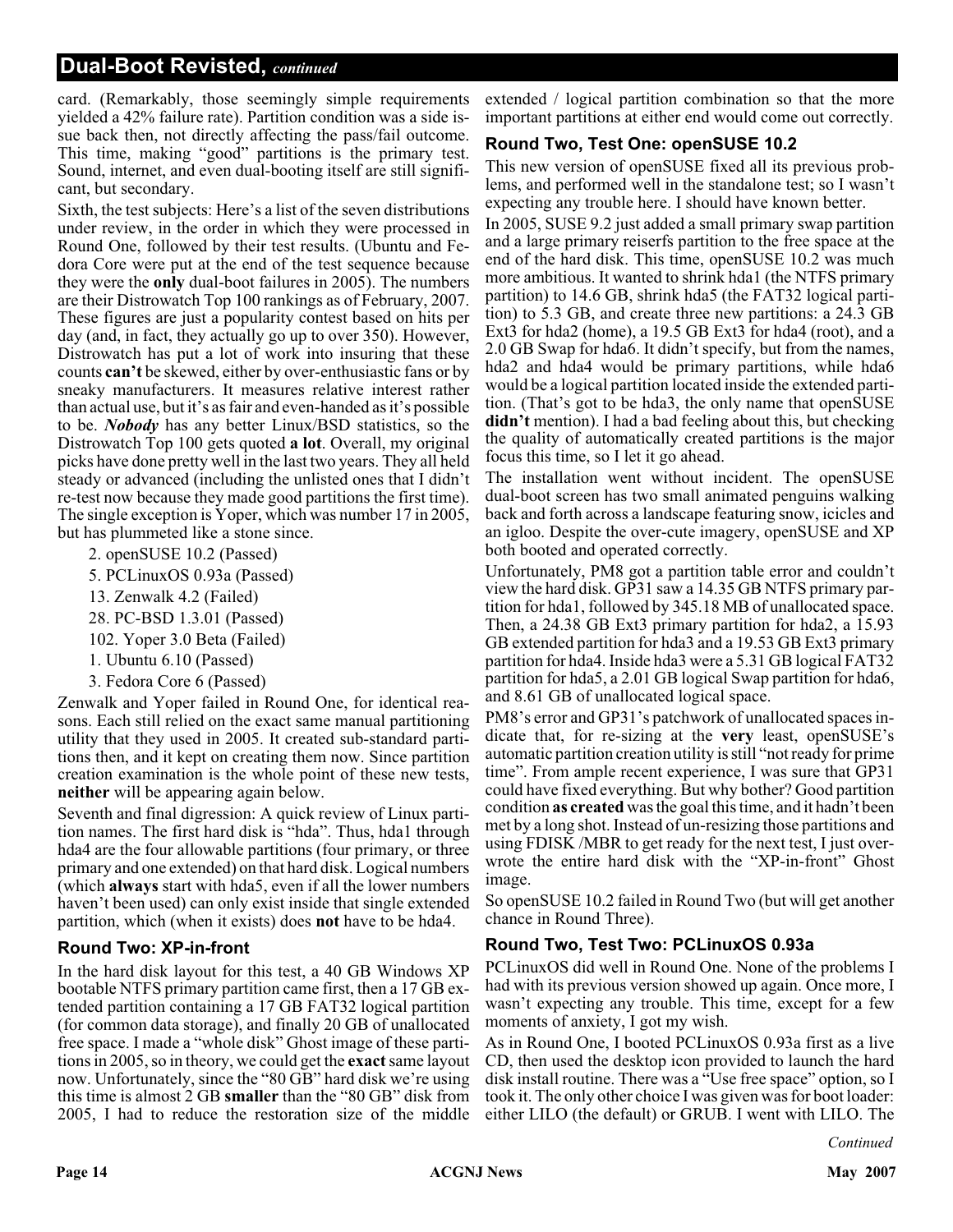"Wizard" did **not** display a partition creation list before it started. Given my recent experience with openSUSE above, I got a bit concerned when I saw "hda8" flash on the screen for a second. Just how complicated a system was being created? Otherwise, the installation proceeded automatically, without incident.

When it came up, the dual-boot screen was quite visually appealing. It had only a small logo, a clear OS choice section in pleasant colors, and **no** clutter. Both XP and PCLinuxOS worked just fine.

PM8 saw that the extended partition had been expanded all the way to the rear of the hard disk. In addition to the original (and unchanged) FAT32 logical hda5, it now contained a deep purple 5,993.0 MB Ext3 hda6, a brown 1,098.2 MB Swap hda7, and a deep purple 12,991.6 MB Ext3 hda8, all with correct colors. (Just three new partitions; I needn't have worried). A lot of operating systems **can't** boot from inside an extended partition. Obviously, PCLinuxOS isn't one of them. Since PM8 saw everything correctly, I didn't really need to double-check with GP31, but I did anyway. It agreed completely. After I deleted hda6, hda7 and hda8, shrank the extend partition back to its original size, and wiped out LILO by running FDISK /MBR, XP booted correctly on its own. (Confirming that the "Wizard" hadn't left any "muddy footprints" on the hard disk).

So PCLinuxOS 0.93a passed Round Two with flying (and pleasant looking) colors.

#### **Round Two, Test Three: PC-BSD 1.3.01**

PC-BSD is a version of BSD, a tight little family of Unix-like operating systems. Even when you count Mac OS X (which runs on top of a BSD variant named Darwin), they number barely half a dozen members. (Compare that to the more than half a **thousand** Linux variations). All have a long standing record of excellence. PC-BSD 0.6 performed perfectly in my 2005 tests. My only quarrel with it was that PM8 couldn't read its partitions. Even then, I thought this was probably PM8's fault. Quoting my then-self, I said; "This time I think the partitions were right and PM8 was wrong." My new friend GP31 hasn't been any help in this area. It can't read PC-BSD's partitions either. The ancient (by Linux measurement) command line utility cfdisk 2.12 can identify them, but it can't guarantee their quality. (Even if it could, I wouldn't necessarily believe it. The partitions that cfdisk itself creates are definitely **not** up to the Partition Magic standard of perfection). In Round One, PM8 managed to pull back some information from the partition table, which matched cfdisk's identification. That's the best (and only) indication I have that the partition was good. Talk about wishy-washy. It's really not fair to test PC-BSD when I don't have a partition utility that I can implicitly trust to evaluate its partitions; but my only other alternative would be to leave it out (and it's just **too good** to be left out).

The PC-BSD install routing presented an opening menu containing seven options and a timer. Most users would want the default, which is good because they're only given three seconds to choose otherwise. The screen does include an instruction to stop the timer by pressing the spacebar, but it's

displayed below the seven choices. **Nobody**, reading that screen for the first time, will get that far down before the default selection is launched. (Maybe some developer set the timer short to make de-bugging easier, then forgot to re-set it to a more reasonable interval afterwards). For dual-boot installations, PC-BSD 1.3.01 doesn't provide a "use free space" option. If it can't have the whole hard disk, it requires an already existing **primary** partition to overwrite. I gave it a 20 GB FAT32 (using up all the unallocated space). I wanted to disable the firewall for this disposable installation. So, under Configuration, I had to check the Advanced Setup box. Because of that, in addition to the Firewall screen, I also got a follow-up Disk screen. There, in grayed out but still clearly visible text, it listed a 19 GB UFS partition and a 1 GB Swap partition. However, once the install routine started, one of the messages that quickly flashed across the screen said "formatting newfs". (That's what version 0.6 said in 2005). Otherwise, the installation proceeded uneventfully.

PC-BSD didn't have a separate dual-boot screen. At the absolutely non-graphical command line, two options were presented: "F1 DOS" and "F2 FreeBSD". They didn't even bother to clear the screen of the many previous boot-up messages. Pressing F1 launched XP, pressing F2 launched PC-BSD. Both ran OK.

PM8 got a partition table error, so it couldn't view the hard disk contents. GP31 saw (in addition to the pre-existing partitions) a 19.53 GB primary partition of type "unknown"; which cfdisk 2.12, in turn, identified as a FreeBSD partition. There was **no** new Swap partition. After the new partition was deleted and FDISK /MBR was run, PM8 could view the disk again and XP could boot as a single system again, so PC-BSD didn't leave any "muddy footprints" either.

Thus, PC-BSD 1.3.01 passed Round Two with faint praise. Once installed, it ran beautifully; but somebody needs to do a bit of timer and message clean-up in the install routine.

#### **Round Two, Test Four: Ubuntu 6.10**

Ubuntu 6.10 did well in Round One. That was the first time it *didn't* give PM8 partition table errors. This new edition of Ubuntu finally seemed to have solved all its problems.

I clicked the Install icon on the live CD desktop to start the hard disk installation. There was a "Use the largest continuous free space" option, so I took it. When the "Ready to install" screen came up, it listed "partition #6 swap" and "partition #2 ext3", in that order. No "hda" prefixes, no sizes, and no primary/logical information (though that could be inferred from the numbers). After that, the install routine proceeded without incident.

Ubuntu's dual-boot screen, like PC-BSD's, was completely non-graphical. However, Ubuntu at least cleared the screen first and put some work into it. Just white on black, it was text mode in all its monochromatic glory. (It reminded me of what ambitious batch programmers used to be able to do in the good old DOS days). The selections were clear and nicely laid out, and the timer was set to a reasonable interval. The screen was functional, clean, uncluttered, and even elegant in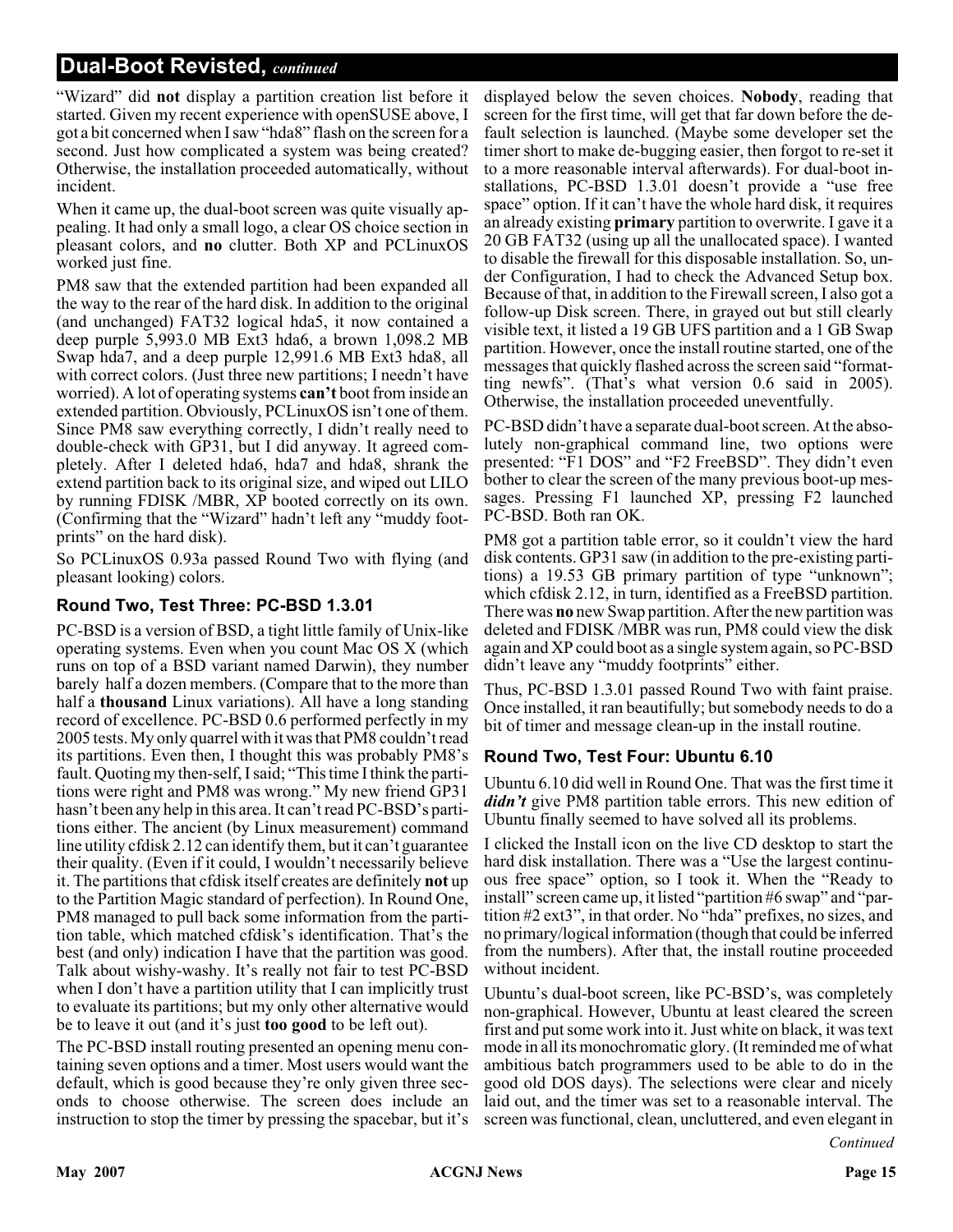its own bare-bones way. Plus, being in text mode, there was *no logo*. Both XP and Ubuntu booted just fine.

PM8 saw that the extended partition had been expanded slightly to fit a brown 847.1 MB logical Swap partition after the pre-existing logical FAT32 partition. Then, a new deep purple 19,155.6 MB primary Ext3 partition filled out the rest of hard disk (both colors correct). GP31 confirmed that they were hda6 and hda2. After the new partitions were deleted and FDISK /MBR was run, PM8 could view the disk again, and XP could boot as a single system again. In 2005, Ubuntu left a total mess behind. This time, it didn't leave any "muddy footprints" at all.

So Ubuntu 6.10 passed Round Two, with "honorable mention" for its dual-boot screen design.

#### **Round Two, Test Five: Fedora Core 6**

Fedora Core 3 crashed with various degrees of spectacularity (is there such a word?) in all its previous dual-boot attempts. Fedora Core 6 did well in Round One. However, Fedora Core 3 always passed the standalone tests, so Fedora Core 6's previous good performance guaranteed nothing here.

As usual, I disabled the firewall (which, of course, I wouldn't do if I intended this installation to be permanent). Since there was a "Use free space" option, I took it. After that, the install routine proceeded automatically. It didn't give me any partition information, but it didn't crash either.

The Fedora Core 6 dual-boot screen was composed of pleasant colors, but the background was a bit cluttered due to the presence of their DNA-like illustration. The screen informed me that Fedora Core 6 would boot in three seconds unless I pressed any key to enter the menu. I managed to hit a key in time, and a box popped up, offering the choice of Fedora Core or Other. (They didn't even **try** to identify the second OS). However, both XP and Fedora Core 6 booted just fine.

Following the (unchanged) pre-existing partitions, PM8 reported a deep purple 102.0 MB Ext3 primary partition and a **yellow** 19,900.8 MB "Type 8E (Hex)" primary partition. (Adjusting sizes to match the available hard disk space, the same results as in Round One). GP31 saw an Ext3 primary partition with a "boot" flag and an unknown primary partition with an "lvm" flag. Like before, only cfdisk 2.12 could completely identify the second partition as a Linux LVM partition (type code 8E). As I said in Round One, I've recently re-interpreted the way I read PM8's second message. It's yellow, which means that PM8 can't quite figure out what's going on. However, since PM8 was able to extract some valid information from the partition table, that's pretty good empirical proof that the table didn't have any errors, and that the partition was therefore **good**. In previous articles, I found that LVM means **L**ogical **V**olume **M**anagement; which is a method of allocating space on mass storage devices that's supposed to be more flexible than conventional partitioning schemes. LVM has been implemented in the Linux kernel since 1998, but hardly anybody uses it.

So Fedora Core **finally** passed in Round Two.

#### **Round Three: XP-at-end**

This arrangement flips the partitions from Round Two, putting the 20 GB of unallocated space first, with the 17 GB extended partition containing the 17 GB FAT32 logical partition next, and the 40 GB Windows XP NTFS primary partition last. As in Round Two, I restored these test partitions from another "whole disk" Ghost image that I made for the original tests two years ago. As in Round Two, I had to reduce the size in the middle, to make the partitions at each end come out correctly. Note that this is a much less stable setup for XP, but it more closely matches the ACGNJ computer's hard disk layout as it existed back in 2005.

Speaking of 2005, do you remember the incident that inspired this whole thing? I was watching as John Raff added a Fedora Core 3 dual-boot system to the club computer. John wouldn't jeopardize the existing Windows XP installation by modifying the hard disk's Master Boot Record. Instead, he made a floppy boot disk that first launched the GRUB boot loader, then redirected it to his new Fedora Core setup. At the time, I thought this was an unnecessary complication, so I let all my experiments use the MBR if they wanted (and they all did). However, *not a single one* of my XP-at-end experiments, now or at any previous time, could be repaired by running FDISK /MBR after the Linux/BSD partitions had been removed. The XP partition always became completely unbootable (although it could still have been copied for data retrieval, using Ghost or PM8), and the hard disk had to be entirely re-Ghosted for each subsequent test. John knows what he's doing.

#### **Round Three, Test One: openSUSE 10.2**

Again, openSUSE 10.2 wanted to shrink the existing partitions and create three new ones. Again, I had a bad feeling (and this time, who could blame me?), but I let it go ahead. The installation went without incident, and openSUSE and XP both booted OK.

Again, PM8 got a partition table error and couldn't view the hard disk. GP31 saw (from front to back) a 19.54 GB Ext3 primary partition for hda4 (filling all the previously unallocated disk space), then 15.92 GB extended partition hda2 (its own size unchanged). Inside hda2 were the pre-existing FAT32 hda5 (shrunk to5.30 GB), a 2.01 GB logical Swap partition for hda6, and 8.61 GB of unallocated logical space. After hda2 came pre-existing NTFS primary partition hda1 (shrunk to 14.35 GB), followed by 345.15 MB of unallocated space. Finally, new 24.38 GB Ext3 primary partition hda3 filled out the rest of the drive.

With both partition **and** gap sizes very similar to the hatchet job from Round Two, this patchwork installation further confirms that openSUSE's automatic partitioning utility is just **not** up to snuff. Even if you ignore the gaps, PM8's error indicates that the partitions themselves were faulty. This time, I used GP31 to delete the new partitions and resize the old ones. Then, PM8 could view the disk OK. But as I expected, FDISK /MBR couldn't return XP to bootability. For the next test, I had to overwrite the hard disk again with the "XP-at-end" Ghost image.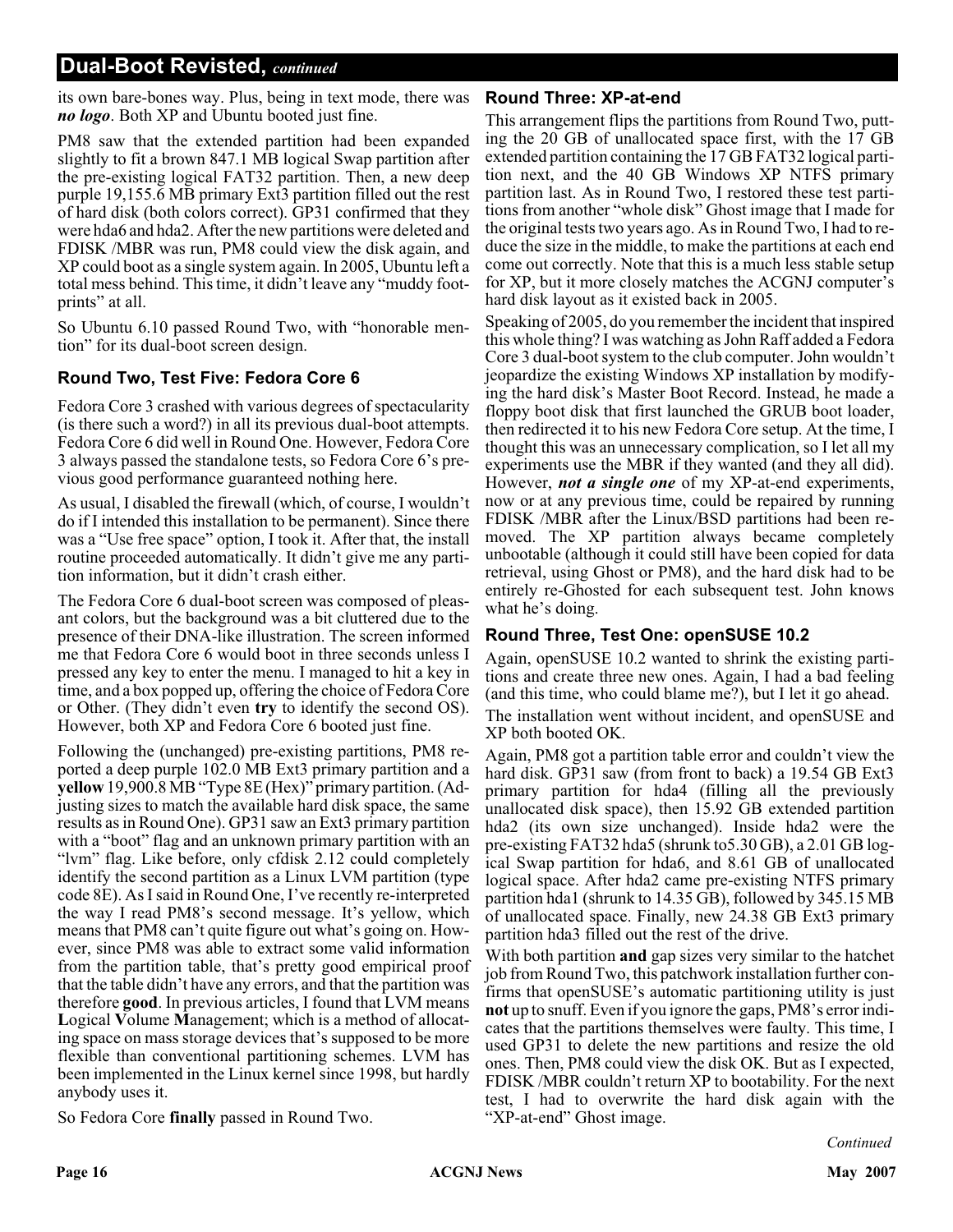So openSUSE 10.2 failed for partitions again in Round Three.

#### **Round Three, Test Two: PCLinuxOS 0.93a**

Launching the hard disk install routine once again from the live CD, I chose the same options as before. The installation proceeded automatically, without incident. Then, both XP and PCLinuxOS booted just fine.

PM8 saw that the extended partition had been expanded all the way to the front of the hard disk. Before the original (and unchanged) logical FAT32 partition, there now were a deep purple 5,992.9 MB logical Ext3 partition, a brown 1,098.2 MB logical Swap partition, and a deep purple 12,919.4 MB logical Ext3 partition, all with correct colors. Since PM8 saw everything correctly, I didn't bother with GP31. FDISK /MBR **didn't** work.

So PCLinuxOS 0.93a passed Round Three, too.

#### **Round Three, Test Three: PC-BSD 1.3.01**

This time, I fed PC-BSD a 19 GB FAT32 primary partition (leaving 1 GB of free space after it). Under Advanced Setup, the Disk screen once more displayed grayed out text listing a 19 GB UFS partition and a 1 GB Swap partition. Again, the "formatting newfs" message quickly flashed by. Again, the installation proceeded uneventfully. Afterwards, PC-BSD and XP both booted OK.

As if you couldn't guess, PM8 got a partition table error, so it couldn't view the disk. GP31 saw (before the pre-existing partitions) a new 18.54 GB primary partition of type "unknown"; then 1 GB of unallocated space. So much for that Swap partition. Again, cfdisk 2.12 identified the new partition as a FreeBSD partition. After the new partition was deleted, PM8 could view the hard disk. Once again, FDISK /MBR didn't work.

So PC-BSD 1.3.01 passed Round Three, but the automatic partitioning tool definitely displayed the **wrong** data. It still needs a bit of work.

#### **Round Three, Test Four: Ubuntu 6.10**

Launching a hard disk installation once again from the Ubuntu live CD, I chose the same options as in Round Two, and the install routine proceeded without incident. Ubuntu and XP both booted correctly.

Unfortunately, PM8 got a partition table error, so it couldn't see anything. GP31 saw a new 18.71 GB primary Ext3 partition (filling most of the previously unallocated space). After that, it saw that the extended partition had been expanded slightly forward, to fit a new 847.12 MB logical Swap partition in front of the pre-existing (and unchanged) logical FAT32 partition. Finally, it saw the pre-existing (and also unchanged) primary NTFS partition. After I used GP31 to delete the logical Swap partition and shrink the extended partition back to its original size, PM8 saw a deep purple 19,163.4 MB primary Ext3 partition and 847.2 MB of unallocated space in front of the pre-existing partitions. Ubuntu could handle the expand-extended-partition-to-rear operation required for Round Two, but not the expand-extended-partition-to-front operation required here. Its automatic partitioning utility

wasn't quite up to the task. Repeat after me, class; "FDISK /MBR didn't work".

So Ubuntu 6.10 failed for partitions in Round Three.

#### **Round Three, Test Five: Fedora Core 6**

Fedora Core passed my initial dual-boot test (for the first time ever) in Round Two. I chose the same installation options again here, and it didn't crash this time either. Fedora Core 6 booted, but when I chose the "Other" option, I got **nothing**. For the only time in these 2007 tests, a seemingly correct XP selection couldn't boot. (Another indication that John did the right thing back in 2005). Just to be sure, I re-did the whole test for a second time, and got the exact same results.

Before the (unchanged) pre-existing partitions, PM8 reported a deep purple 101.9 MB Ext3 primary partition and a **yellow** 19,908.7 MB "Type 8E (Hex)" primary partition. (Just a tiny bit different in size from Round Two). Since I already knew what GP31 and cfdisk 2.12 would say, I didn't bother with them. All together now, one-two-three; "FDISK /MBR didn't work".

So Fedora Core 6 passed for partitions, but **failed** for not dual-booting XP in Round Three.

#### **Round Three, Test Six: openSUSE 10.2 Deja Vu**

I decided to give openSUSE one more chance; this time creating the partitions myself, using **only** the unallocated space on the hard disk. In 2005, when I created my own partitions for any of my dual-boot tests, I always used PM8 (so I'd **know** they were good). That wouldn't have worked this time, since I still wanted to find out if the openSUSE 10.2 automatic partitioning tool was capable of creating "good" partitions. I just wanted to remove the added complication of re-sizing the NTFS and extended/FAT32 partitions too. So I went with the openSUSE install routine's Expert option.

Before proceeding further, I must admit (with some embarrassment) that I haven't quite unraveled all the nuances of the Linux drive/partition naming conventions yet. This particular hard disk layout brought that little bit of ignorance to the fore. The NTFS partition, although located at the far end of the disk, was hda1. (Maybe because it was set active? I don't know). Without expanding the extended partition (hda2), I was limited to creating only the other two legally allowed primary partitions, which would come in as hda3 and hda4. (Sometimes, in previous operations, an extended partition named hda2 got "promoted" to hda3 when a new primary partition was created in front of it. Not this time). I really wanted to save face by just omitting the Linux names here, but as you'll see below, those two additional names became central to the issue.

When openSUSE says "expert", they mean *"expert"!!!* Their Expert partition tool required that new partitions be created by specifying starting and ending cylinder numbers. Talk about archaic. Now, I can say that I'm a partition expert while keeping a straight face (and without breaking out laughing), but it took **me** a few tries to get the results I wanted. Most people, I think, would be lost. As a side note, down among the control buttons (Create, Edit, Delete, etc.) at the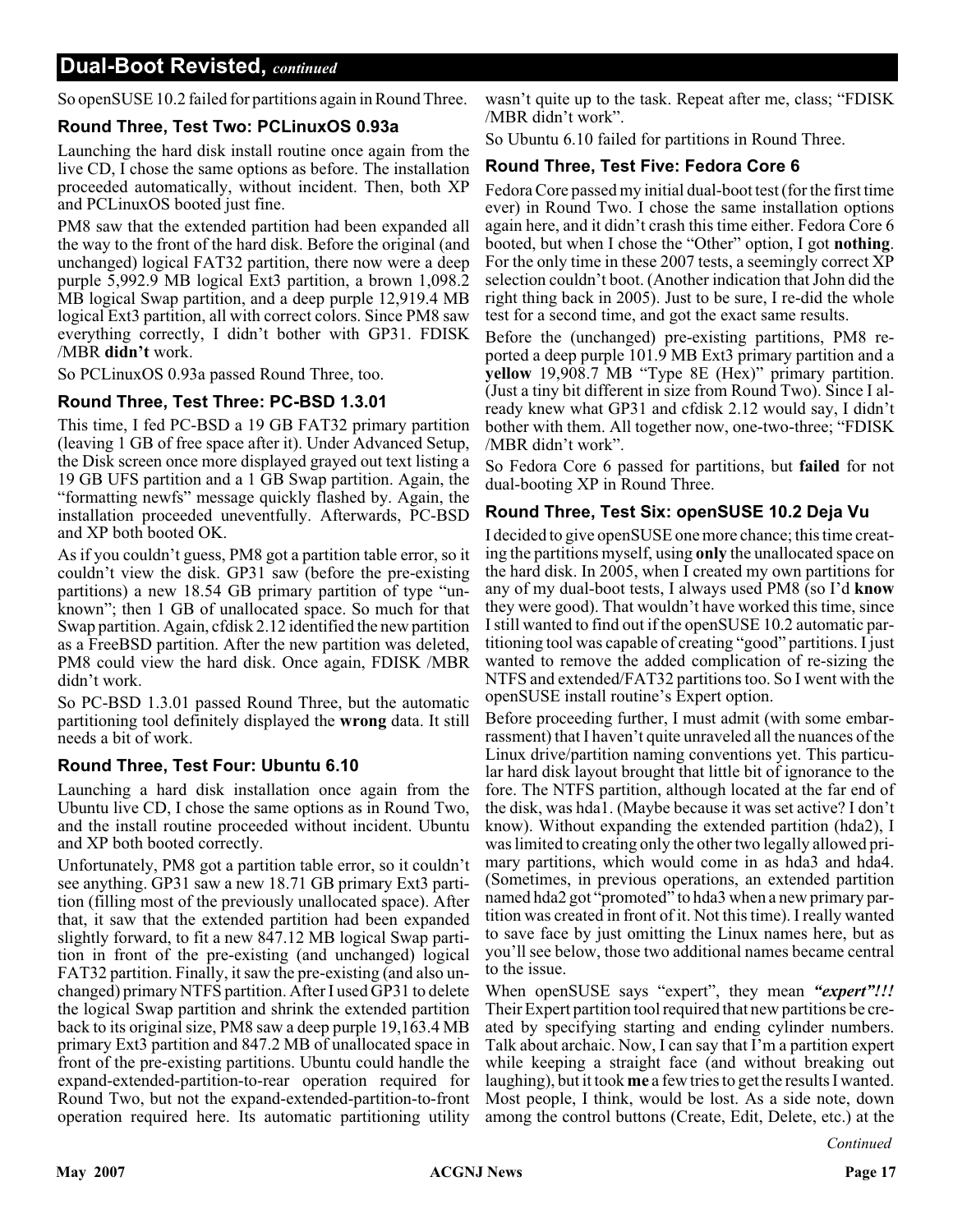bottom of the Expert partition screen was an LVM button. I stayed as far away from it as possible.

Following normal practice, I created a large Ext3 hda3 at the start of the drive, followed by a small Swap hda4. Then I hit a snag. In the bootloader section, the GRUB default target was set to hda4. I tried to change it to hda3, but the install routine just flat out*refused* to let me do that without messing up some other setting. After metaphorically banging my head against this wall for a while, I gave up, went back, deleted my two new partitions, and re-created a 1 GB Swap hda3 first, followed by an 18.54 GB Ext3 hda4. **Finally**, after that, the installation proceeded uneventfully; and XP and openSUSE both booted correctly.

PM8 saw a brown 1,027.6 MB primary Swap partition, followed by a deep purple 18,983.1 MB primary Ext3 partition, then the unchanged original partitions. All colors were correct. This proved what I already suspected from openSUSE's previous results; their partitioning tool can create good partitions, but it just doesn't make the cut when re-sizing them. While good to know, that didn't make any difference in the current test results. (Of course, FDISK /MBR didn't work this last time, either).

So openSUSE 10.2 **still**failed for partitions in Round Three.

#### **Conclusions (For All Three Rounds):**

Ranked (according to my admittedly narrow criteria) from "worst" to "best":

I've heard good things about Zenwalk, but from my perspective, I can't agree. It got a double failure in Round One; for no sound (although that **worked** in 2005), and for bad partitions. Due to that partition failure, it wasn't included here in Rounds Two and Three.

Yoper was once a rising star in the Linux world. However, internal reorganization and a dearth of new releases took a huge toll. At this point, a comeback will be difficult. Unfortunately, I don't have anything positive to say about the Beta version I examined. It failed in Round One for bad partitions, so it wasn't tested again in Rounds Two or Three.

Fedora Core failed because XP couldn't boot in Round Three. Furthermore, its use of LVM gives me pause. LVM has been a Linux option for almost ten years, but nobody else that I know about uses it. My guess is that it was developed to create a single large directory which could be spanned across a series of relatively small hard disks. With today's huge disks, that's just not necessary. Another sore point is that Fedora Core switched from MD5 to SHA1 checksums for downloads. Now, both MD5 **and** SHA1 have been cracked to varying degrees. If we were discussing encryption for security reasons, I'd argue for SHA2 at the very least; but we're *not.* In a download, all the checksum does is verify that the file didn't get corrupted during transmission. For that limited purpose, with more and superior tools available, MD5 is **by far** the better choice. When both the file **and** the checksum come from the same source, the *only* security you have is how much you can trust that source not to send you evil files. I suspect that someone at Fedora Core likes to implement esoteric options, not

because they're actually needed, but just because they're there. When I'm experimenting, I like to try wild and wacky alternatives. For daily productivity, I'm "plain vanilla" all the way. Fedora Core's seemingly opposite philosophy makes me leery. Despite its popularity, I can't recommend Fedora Core.

OpenSUSE is the second most popular Linux distribution. It created perfect partitions for my standalone installation, so the openSUSE partition creation utility is probably good enough for the needs of most users. However, its performance in my dual-boot installations showed that it's not quite as good as it should be. Add to that the sleazy patent agreement that Novell (its parent company) made with Microsoft, and I just can't recommend openSUSE.

Ubuntu is the most popular Linux distribution, and it almost jumped through all of my "hoops" here (just failing the last one). However, I get a very Gates-like vibe from Ubuntu founder Mark Shuttleworth. I wouldn't want to escape the clutches of one giant OS "octopus", only to fall victim to another. (That's why, although I've heard nothing but good things about Mac OS X, I won't be going there either). From my (admittedly narrow) perspective, I just can't recommend Ubuntu.

PC-BSD always installed correctly and worked correctly, and it certainly looked good. The **only** reason it's not tied for number one is because I have a few nits to pick with its install routine.

PCLinuxOS 0.93a wins, even though it's pre-release-one software. Right now, it's plenty good enough to receive my recommendation.

#### **Final Wrap-up**

None of the distributions I tested in 2005 was absolutely without fault, but two of them (SimplyMEPIS and Mandrake (now Mandriva)) were distinctly superior. Unfortunately, they've both since gone in directions that I can't support, so I couldn't recommend either of them now. PC-BSD was a distant third in 2005. It did much better here.

Of the seven distributions tested this time, **five** failed. PCLinuxOS won, with PC-BSD (an open source operating system that's **not** Linux) coming in a very close second. Either should suit the needs of a desktop user fleeing the clutches of Microsoft.

#### **What's Next?**

I'm not sure. Next month's issue of the ACGNJ News is the last one before the summer hiatus. I have a couple of ideas for new topics, but each could easily expand into multiple installments; and I wouldn't want to leave a cliff-hanger until September. I could do a "Bits and Pieces" article, weaving together fragmentary blocks of text that didn't make it into previous submissions (I've got several). Or, if we're all not sick of them, I could do a few more Linux tests. There's a new (since 2005) distribution that's now number eight in the Distrowatch Top 100, and a few more that I didn't look at before have moved up into the top 20. I don't want to scare any of you off, but we'll **all** just have to wait and see.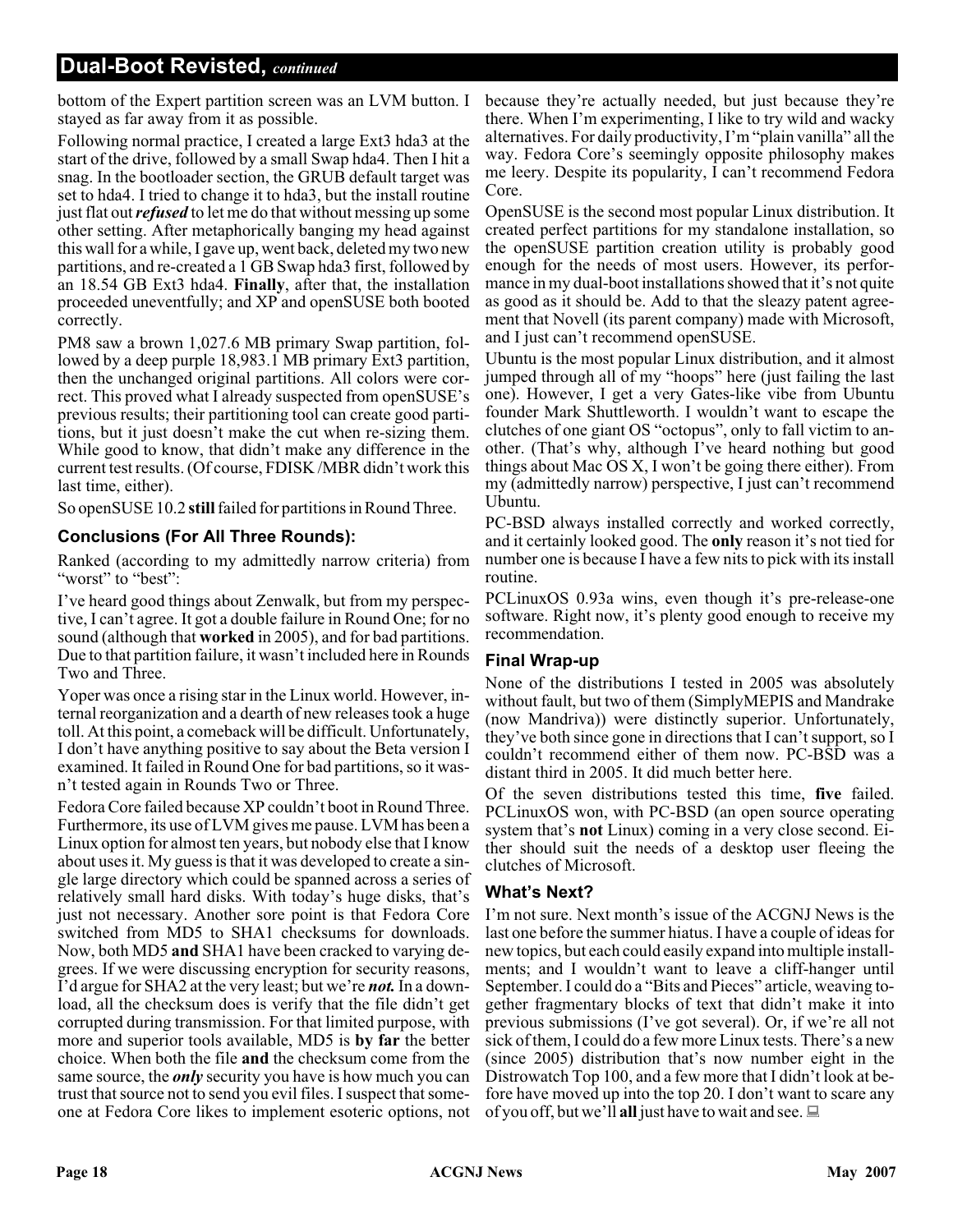# **SIG News**

### **C/C++ Programming**

*Bruce Arnold (barnold@blast.net)*

#### *<http://www.blast.net/barnold>*

This group is devoted to programming languages in general and C, C++, and C++ for Windows programming in particular. Each month a small but hopefully useful program (complete with source code) is presented for discussion.

*April*: Safer Browser - an Internet browser with safety features. This application program demonstrates the ability of the Visual Studio software to include an Internet browser window inside a standard C<sup>++</sup> program. It allows creating a custom browser with special features. This application is designed to partially duplicate the functioning of a standard Internet browser. It may be used whenever diagnostics and/or extra safety is required. In order to go to a web site, just type the name in the Address bar at the top. A shortcut with that name as an argument may also be used. The Back Arrow (upper left) allows stepping backwards to sites already visited. Whenever a new address is provided, or the site code tries to jump to another site, a prompt message appears which allows the user to decide whether to proceed or not. The parachute logo represents the fact that you have much more control over your browsing. You will probable find it surprising that familiar web pages are so complicated. Often going to one page launches 5 others in the background without your realization. Tip: for safe web sites, just hit the Space Bar. Standard Hot Keys are provided: Ctrl-P for printing, Ctrl-C for copying, Ctrl-A for selecting all, and Ctrl-F for finding.

*Our next meeting May 15.*

#### **Macintosh Users**

#### *Keith Sproul (ksproul@noc.rutgers.edu)*

This group is no longer meeting, but Keith is still available to help Mac users via telephone or email.

#### **Java**

*Mike Redlich (mike@redlich.net) <http://www.javasig.org>*

The Java Users Group covers beginner, intermediate, and advanced level Java programming. Primary focus is on developing useful/practical applets and applications, but can include related topics such as Java I/O, JavaBeans, Reflection, object-oriented programming and software design issues. Meetings are held the second Tuesday of the month starting promptly at 7:30 PM.

*April 10:* Technical Overview of Java Code Quality Tools.

Paul Furbacher demonstrated a number of code quality measurements and tools. Open source projects that analyze code such as FindBugs, PMD, and Checkstyle were reviewed with a focus on setting them up with Ant. Finally, Paul discussed the take home lesson from the warnings/errors these tools report.

#### *Our next meeting May 8*

#### **Web Dev**

This SIG is intended to be an open forum for all Website Development techniques and technologies, to encourage the study and development of web sites of all kinds. All languages will be considered and examined. Anyone interested please contact the Chairperson in charge. The current project is a CMS for the club. Anyone interested in starting a new project, come to the meeting and announce / explain. Provide as much detail as possible. One can also send projects to the ACGNJ Newsletter editor for inclusion in the next volume.

WebDev should be an all-encompasing development and examination forum for all issues, applications, OS, languages and systems one can use to build Websites. We currently have two Web dev languages .NET and Java as SIGs but the other langages and OS need to be investigated, examined and tested; Windows, Linux, UNIX, DEC, Vax, HP etc. Intel-PC, Motorola-MAC etc. *Our next meeting May 9.*

### **DotNet**

*Jim Wong*

*<http://www.jimw.net/acgnj/>*

*Meetings are postponed until further notice.*

#### **Online Auction**

Bill Brown (onlineauction@acgnj.org)

Due to overwhelming response to a seminar held on April 7, the membership decided to form a permanent group. The group will meet on the *first and third Wednesdays of the month*.

These are the eight topics for discussion. We will cover all types of online auctions, as members chose. The general format of the meetings will be from 7:30 to 10 PM. The first 45 minutes will be to discuss the topic for the evening. A short break will be taken, the remainder of the time will be for specific questions to the topic followed by general questions and bull session. During the entire time, online presence will be established and examples will be given on screen.

1. Getting Started: Different Auctions Registering. Buyer account, sellers account Navigating websites.

2. Buying and selling. An overview of searching, sniping, snuffing.

3. Finding things to sell Gnoming, Clearance, Bargain Bins, Flea Markets, Garage Sales, Solicitation

4. Listing an item. Choosing a category, Setting a Price. Buy it now strategies

- 5. Maintaining your sales. Revising and re-listing.
- 6. Collection and payment follow ups.
- 7. Packaging, shipping, Inventory management.
- 8. Going further. Ebay express, stores  $\Box$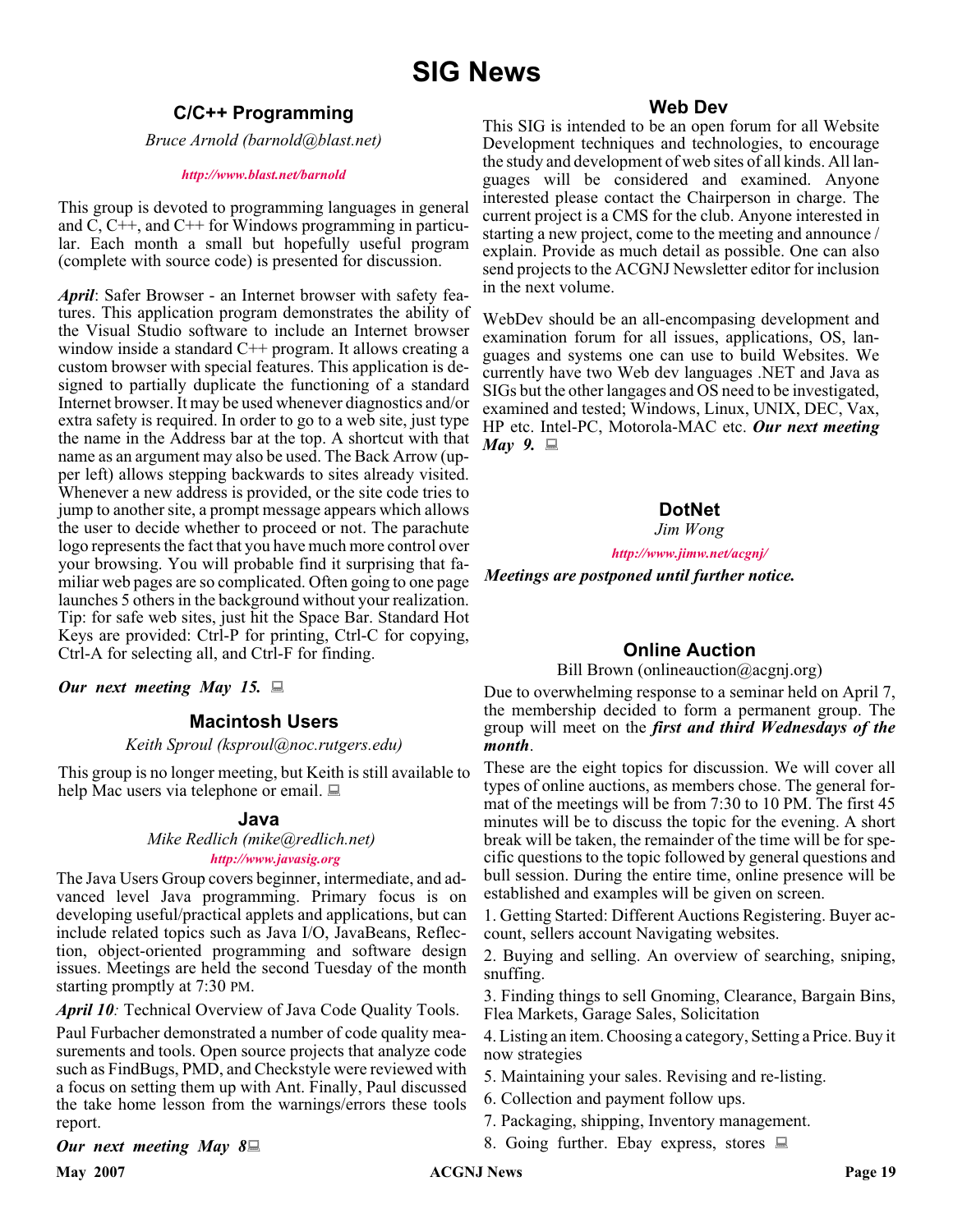#### **PHP?**

Anyone interested in a new PHP SIG (Interpreted Script Programming Language), please get in touch with John Raff (*[jraff@comcast.net](mailto:jraff@comcast.net)*). PHP is a widely-used general-purpose scripting language that is especially suited for Web development and can be embedded into HTML. If you are new to PHP and want to get some idea of how it works, try the introductory tutorial (*<http://us2.php.net/tut.phpv>*).

#### **Genealogy**

*Frank Warren (kb4cyc@webwarren.com)*

#### *<http://www.webwarren.com/kb4cyc/gensig.shtml>*

Genealogy SIG is for genealogists interested in computers and computer users interested in genealogy, and is a forum to assist members in furtherance of both endeavors. Meetings usually focus on genealogy more than on computers. We meet at 8 PM on the fourth Thursday of the month, but we do not meet in November or December. In addition to our Web page, we also have an electronic mailing list. Messages to the list should be addressed to *gensig@webwarren.com*. To subscribe, include the line "subscribe gensig" in the body of the message. *Next meeting May 24*

#### **Layman's Forum**

*Matt Skoda (som359@aol.com)*

*<http://www.acgnj.org/groups/laymans.html>*

*We meet on the second Monday of the month* (no meetings in July and August) to discuss issues of interest to novice users or those who are planning to get started in computing. Watch our Web page for updates and announcements.  $\Box$ 

#### **NJ Gamers**

*Gregg McCarthy (greggmc@optonline.net)*

*<http://www.NJGamers.com>*

*[www.lanparty.com](http://www.lanparty.com)*

**The next Friday Night Frag will be May 11, 6 p.m. to Saturday 12 noon — 18 hours for 5 bucks!**

BYOC - Bring your own computer

BYOF - Bring your own food.

and if you don't like sitting on metal chairs... BYO chair!

#### **FireFox Activity**

*Firefox@acgnj.org*

This SIG is intended to be an open forum for **all** FireFox and Mozilla techniques and technologies, to encourage the study and development of web sites of all kinds. All the browsers will be considered and examined. *Meeting third Monday of the month at 7 PM*.

The first meeting of the FireFox Activity was led by David McRitchie to discuss, argue and kick around many concepts and ideas. Web2 is definitely in the mix. All are encouraged to "think out of the box" about new web site design. All members and guests are invited to check out the design concepts and voice their opinion.  $\Box$ 

#### **Investing**

*Norm Wiss (cut.up@verizon.net)*

#### *[http://www.acgnj.org/groups/sig\\_investment.html](http://www.acgnj.org/groups/sig_investment.html)*

The Investment SIG continues with presentations on how to use analysis programs TC2000 and TCNet. Large charts are presented on our pull down screen and illustrate the application of computer scans and formulas to find stocks for profitable investments. Technical analysis determines buy points, sell points and projected moves. Technical analysis can also be used on fundamentals such as earnings, sales growth, etc. *Our next meeting: May 10.*

#### **LUNICS (Linux/Unix)**

*Andreas Meyer (lunics@acgnj.org)*

*<http//www.acgnj.org/groups/lunics.html>*

LUNICS is a group for those who share an interest in Unix and similar operating systems. While we do quite a bit with Linux, we've also been known to discuss Solaris and BSD too. We generally meet on the first Monday of the month at 8 PM at the Scotch Plains Rescue Squad. See the web page for directions and more information. *Next meeting May 7.*

#### **Window Pains**

*John Raff (jraff@comcast.net)*

#### *<http://www.acgnj.org/groups/winpains.html>*

This meeting is a combination of the older PC Symposium, PC User Group and Random Access Session which are now defunct. The intent is to provide the members with Windows oriented application discussions both Microsoft and Linux style. The presentation will be directed toward the more heavy technological level of attendee, although newbies are welcomed.

*May*: How to Hookup Wireless Peripherals, by Mark Douches

*June*: MS Word and MS Excel Macros, by Paul Natanson  $\Box$ 

#### **Main Meeting**

*<http://www.acgnj.org/groups/mainmeet.html>*

*Evan Williams (nhpressgo@blast.net)*

#### *May*: Bill Machrone

*June*: How to Determine the Value of Items to Sell on eBay, by Charles Taylor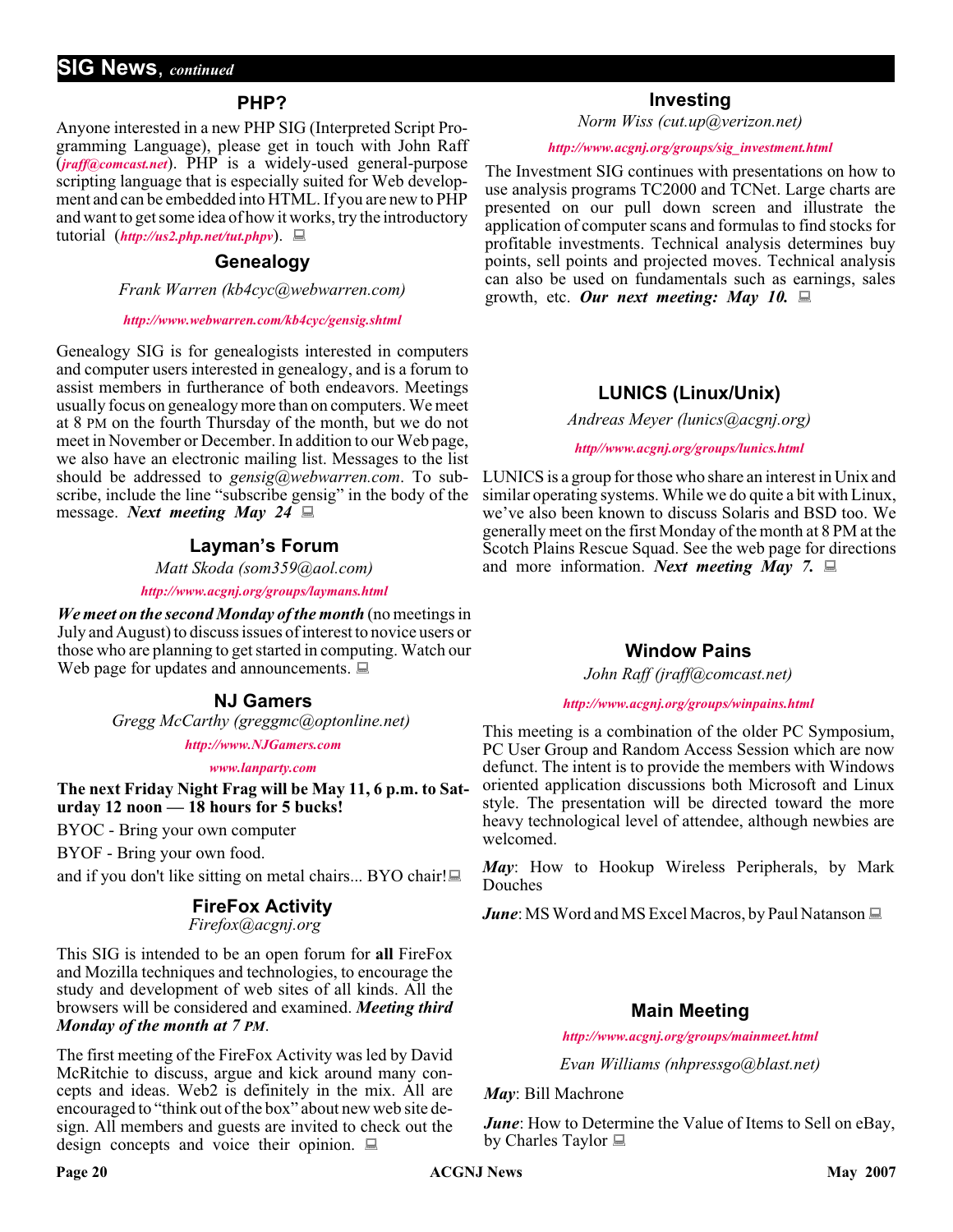# **Guru Corner**

If you need help with any of the technologies listed below, you can call on the person listed. Please be considerate and call before 10 PM.

### **Discount Computer Magazine Price List**

**As described by the DealsGuy**

 $1 \text{ yr}$   $2 \text{ yr}$   $3 \text{ yr}$ 

| call before 10 PM.     |                          |              |                                                                                                                            |         |       |       |
|------------------------|--------------------------|--------------|----------------------------------------------------------------------------------------------------------------------------|---------|-------|-------|
|                        |                          |              | <b>Computer Games</b>                                                                                                      | \$10.95 | 20.95 | 29.95 |
|                        | <b>Software</b>          |              | <b>Computer Gaming World</b>                                                                                               | 14.95   | 28.95 | 41.95 |
| <b>HTML</b>            | Mike Redlich             | 908-246-0410 | Computer Shopper1                                                                                                          | 16.97   | 32.95 | 47.95 |
|                        |                          |              | Dr. Dobbs Journal                                                                                                          | 15.95   | 30.95 |       |
|                        | Jo-Anne Head             | 908-769-7385 | Mac Addict                                                                                                                 | 10.97   |       |       |
| ColdFusion             | Jo-Anne Head             | 908-769-7385 | Mac Home Journal                                                                                                           | 15.97   | 29.97 |       |
| <b>CSS</b>             | Frank Warren             | 908-756-1681 | Mac World                                                                                                                  | 12.95   |       |       |
|                        |                          |              | Maximum PC                                                                                                                 | 9.95    | 18.95 | 27.95 |
|                        | Jo-Anne Head             | 908-769-7385 | Microsoft System Journal                                                                                                   | 21.95   | 39.95 |       |
| Java                   | Mike Redlich             | 908-246-0410 | PC Gamer                                                                                                                   | 12.95   |       |       |
| $C++$                  | <b>Bruce Arnold</b>      | 908-735-7898 | PC Magazine (22/44/66 Issues)                                                                                              | 25.97   | 48.95 | 68.95 |
|                        | Mike Redlich             | 908-246-0410 | PC World                                                                                                                   | 16.95   |       |       |
|                        |                          |              | Wired                                                                                                                      | 6.00    | 12.00 | 17.00 |
| ASP                    | Mike Redlich             | 908-246-0410 | These prices are for new subscriptions and renewals. All or-                                                               |         |       |       |
| Perl                   | John Raff                | 973-560-9070 | ders must be accompanied by a check, cash or Money Order.<br>Make payable to Herb Goodman, and mail to:                    |         |       |       |
|                        | Frank Warren             | 908-756-1681 | Herb Goodman, 8295 Sunlake Drive, Boca Raton,                                                                              |         |       |       |
| XML                    | Mike Redlich             | 908-246-0410 | FL 33496                                                                                                                   |         |       |       |
| Genealogy              | Frank Warren             | 908-756-1681 | Telephone: 561-488-4465, e-mail: hgoodman@prodigy.net<br>Please allow 10 to 12 weeks for your magazines to start. For      |         |       |       |
| <b>Home Automation</b> | Frank Warren             | 908-756-1681 | renewals you must supply an address label from your pres-<br>ent subscription to insure the correct start of your renewal. |         |       |       |
|                        | <b>Operating Systems</b> |              | As an extra service I will mail a renewal notice about 4<br>months prior to their expiration date. I carry more than 300   |         |       |       |
| Windows 3.1            | Ted Martin               | 732-636-1942 | titles at excellent prices — email for prices. $\Box$                                                                      |         |       |       |
|                        |                          |              |                                                                                                                            |         |       |       |

### **ACGNJ MEMBERSHIP APPLICATION**

Sign up online at http://www.acguj.org/membershipApplication.html and pay dues with PayPal.

|                 |                                          |                                                                                   | Dues |                |                |                       |
|-----------------|------------------------------------------|-----------------------------------------------------------------------------------|------|----------------|----------------|-----------------------|
|                 | <b>US/CANADA</b>                         | <b>FAMILY OF MEMBER</b>                                                           |      | <b>FOREIGN</b> | <b>STUDENT</b> | <b>SENIOR CITIZEN</b> |
| 1 Year          | \$25                                     | (No Newsletter)<br>\$10                                                           |      | \$55           | \$20           | (Over 65)<br>\$20     |
| 2 Years         | \$40                                     |                                                                                   |      |                |                |                       |
| 3 Years         | \$55                                     |                                                                                   |      |                |                | \$45                  |
|                 | Mail this application and your check to: | AMATEUR COMPUTER GROUP OF NEW JERSEY, INC., P.0. BOX 135, SCOTCH PLAINS, NJ 07076 |      |                |                |                       |
|                 |                                          | New Member Renewal                                                                |      | Address Change |                |                       |
| First Name      |                                          |                                                                                   |      | Last Name      |                | Phone                 |
| Mailing Address |                                          |                                                                                   |      |                |                | E-Mail                |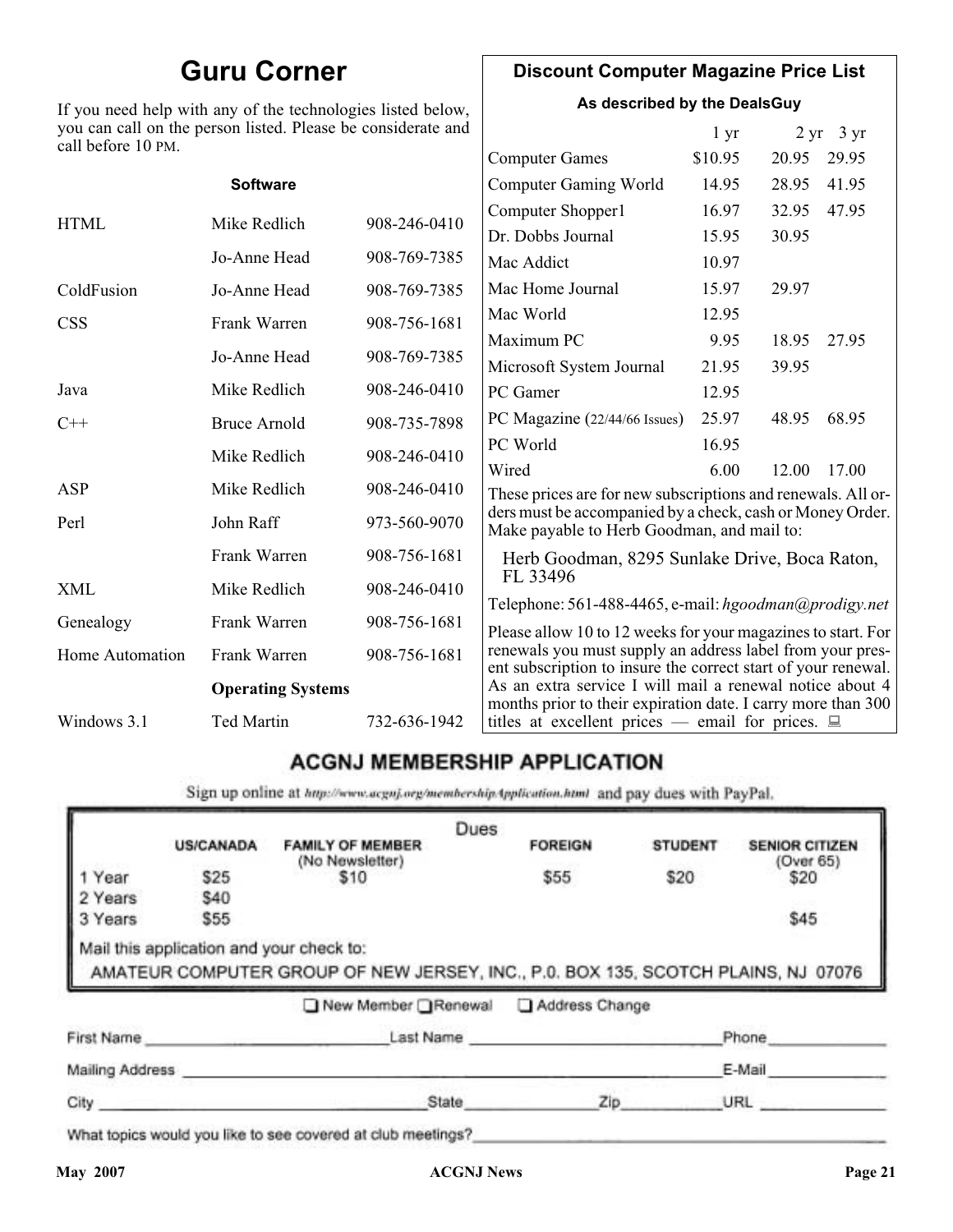| <b>Other Local Computer Groups</b>                                                                                                                                             |                                                                                                                                                           |                                                                                                                                                                      |  |  |  |
|--------------------------------------------------------------------------------------------------------------------------------------------------------------------------------|-----------------------------------------------------------------------------------------------------------------------------------------------------------|----------------------------------------------------------------------------------------------------------------------------------------------------------------------|--|--|--|
| <b>Princeton Macintosh User Group:</b> 7:15 pm 2nd<br>Tuesday, Jadwin Hall, A-10, Washington Rd,<br>Princeton, $(609)$ 252-1163, www.pmug-nj.org                               | Linux Users Group in Princeton: 7 pm, 2nd<br>Wednesday, Lawrence Branch Mercer Library,<br>Rt#1 & Darrah Lane, Lawrence NJ<br>http://www.lugip.org        | <b>New York PC:</b> 3rd Thurs, 7 pm, PS 41, 116 W<br>11th St. For info call hotline, (212) 533-NYPC,<br>http://www.nypc.org                                          |  |  |  |
| <b>Computer Education Society of Philadelphia:</b><br>Meetings & Workshops at Jem Electronics, 6622<br>Castor Ave, Philadelphia PA. www.cesop.org/                             | <b>Brookdale Computer Users Group:</b> 7 pm, 3rd<br>Friday, Brookdale Community College, Bldg<br>MAN Rm 103, Lincroft NJ. (732)-739-9633.<br>www.bcug.com | NJ Macintosh User Group: 8 pm, 3rd Tuesday,<br>Allwood Branch Library, Lyall Rd, Clifton NJ.<br>$(201) 893 - 5274$ http://www.njmug.org                              |  |  |  |
| PC User Group of So. Jersey: 2nd Mon., 7 pm,<br>Trinity Presb. Church, 499 Rt 70 E, Cherry Hill,<br>NJ. L. Horn, (856) 983-5360<br>http://www.pcugsj.org                       | Hunterdon Computer Club: 8:30 am, 3rd Sat,<br>Hunterdon Medical Center, Rt 31, Flemington NJ.<br>www.hunterdoncomputerclub.org. (908)<br>995-4042.        | NY Amateur Computer Group: 2nd Thurs, 7<br>pm, Rm 806 Silver Bldg, NYU, 32 Waverly Pl,<br>NYC http://www.nyacc.org                                                   |  |  |  |
| Morris Micro Computer Club: 7 pm 2nd Thurs.,<br>Morris County Library, Hanover Ave, Morristown<br>NJ, (973) 267-0871.<br>http://www.morrismicro.com                            | Central Jersey Computer Club: 8 pm, 4th Fri-<br>day, Rm 74, Armstrong Hall, College of NJ. Rich<br>Williams, (609) 466-0909.                              | NJ PC User Group: 2nd Thurs, Monroe Rm at<br>Wyckoff Public Library, 7 pm. Maureen Shannon,<br>(201) 853-7432, www.njpcug.org                                        |  |  |  |
| <b>Philadelphia Area Computer Society: 3rd Sat, 12</b><br>noon Main Meeting, groups 8 am-3 pm. Upper<br>Moreland Middle School, Hatboro PA. (215)<br>842-9600. www.pacsnet.org | <b>NJ Computer Club:</b> 6:15 pm, 2nd Wednesday ex-<br>cept Jul & Aug, North Branch Reformed Church,<br>203 Rt 28, Bridgewater NJ. http://www.njcc.org    | Princeton PC Users Group: 2nd Monday,<br>Lawrenceville Library, Alt Rt 1 & Darrah Lane,<br>Lawrenceville, Paul Kurivchack (908) 218-0778,<br>http://www.ppcug-nj.org |  |  |  |

**Classified**

**FREE TO MEMBERS**. Use our classified ads to sell off your surplus computer stuff. Send copy to Classified, ACGNJ NEWS, P.O. Box 135, Scotch Plains NJ 07076 or e-mail to the editor, *bdegroot@ptd.net*. Classified ads are free to members, one per issue. Non-members pay \$10. Send check payable to ACGNJ Inc. with copy. Reasonable length, please. Deadline: 1st of preceding month. (For example, April 1 for May issue.)



**Radio and TV Programs**

**Computer Radio Show**, WBAI 99.5 FM, NY, Wed. 8-9 p.m.

**Software Review, The Learning Channel, Saturday** Channel, Saturday  $10-10:30$  p.m. **On Computers**, WCTC 1450

AM, New Brunswick, Sunday 1-4 p.m. To ask questions call (800) 677-0874. **PC Talk**, Sunday from 8 p.m. to 10 p.m., 1210 AM Philadelphia.

1800-876-WPEN, Webcast at *<http://www.pctalkweb.net>*.

**MarketPro Shows**

#### *<http://www.marketpro.com/>*

**May 12:** Parsippany Hilton, Parsippany **May 19-20**: Raritan Center**,** Edi- son **May 26-27**: Meadowlands Expo Center, Secaucus **June 30-Jul 1**, Meadowlands Expo Center, Secaucus

 $\blacksquare$ Amold **Auditorium**  $178$  $\sqrt{1.5 \cdot 22}$ Fcho Sorden State Parkw Queen Diner Boylo Ave Termited Г Scotch Pigins Rescue Sound **Frit 135** 

*<http://www.apcug.net>*

#### **Directions to Meetings at Scotch Plains Rescue Squad, 1916 Bartle Ave., Scotch Plains NJ**

#### **From New York City or Northern New Jersey**

Take Route 1&9 or the Garden State Parkway to US 22 Westbound.

#### **From Southern New Jersey**

Take Parkway north to Exit 135 (Clark). Stay on left of ramp, follow circle under Parkway. Bear right to Central Avenue; follow to Westfield and under RR overpass. Left at light to North Avenue; follow to light in Fanwood. Right on Martine (which becomes Park Ave). Right on Bartle Ave in middle of shopping district.Scotch Plains Rescue Squad (2-story brick) is located on the right. Do not ing. park in the row next to the building — you'll be towed.

#### **From I-78 (either direction)**

Take exit 41 (Scotch Plains); follow signs to US 22. Turn right at mile past Terrill Road and immediately past the overpass. Exit onto light at bottom of hill and use overpass to cross Rt. 22. Follow US 22 Park Avenue South and follow the directions above to the Rescue Westbound directions.

#### **From US 22 Westbound**

Exit at Park Avenue, Scotch Plains after McDonalds on the right, diagonally opposite Scotchwood Diner on the left, immediately before the overpass. After exiting, turn left at the light and use overpass to cross US 22. Bear right at bottom of ramp to continue south on Park Avenue. Turn left at the second light (a staggered intersection). Scotch Plains Rescue Squad (2-story brick) is on the right. Do not park in the row next to the building — you'll be towed. We meet on the second floor, entering by the door at the right front of the build-

#### **From Western New Jersey**

Take US 22 Eastbound to the Park Avenue exit. The exit is about a Squad building.  $\Box$